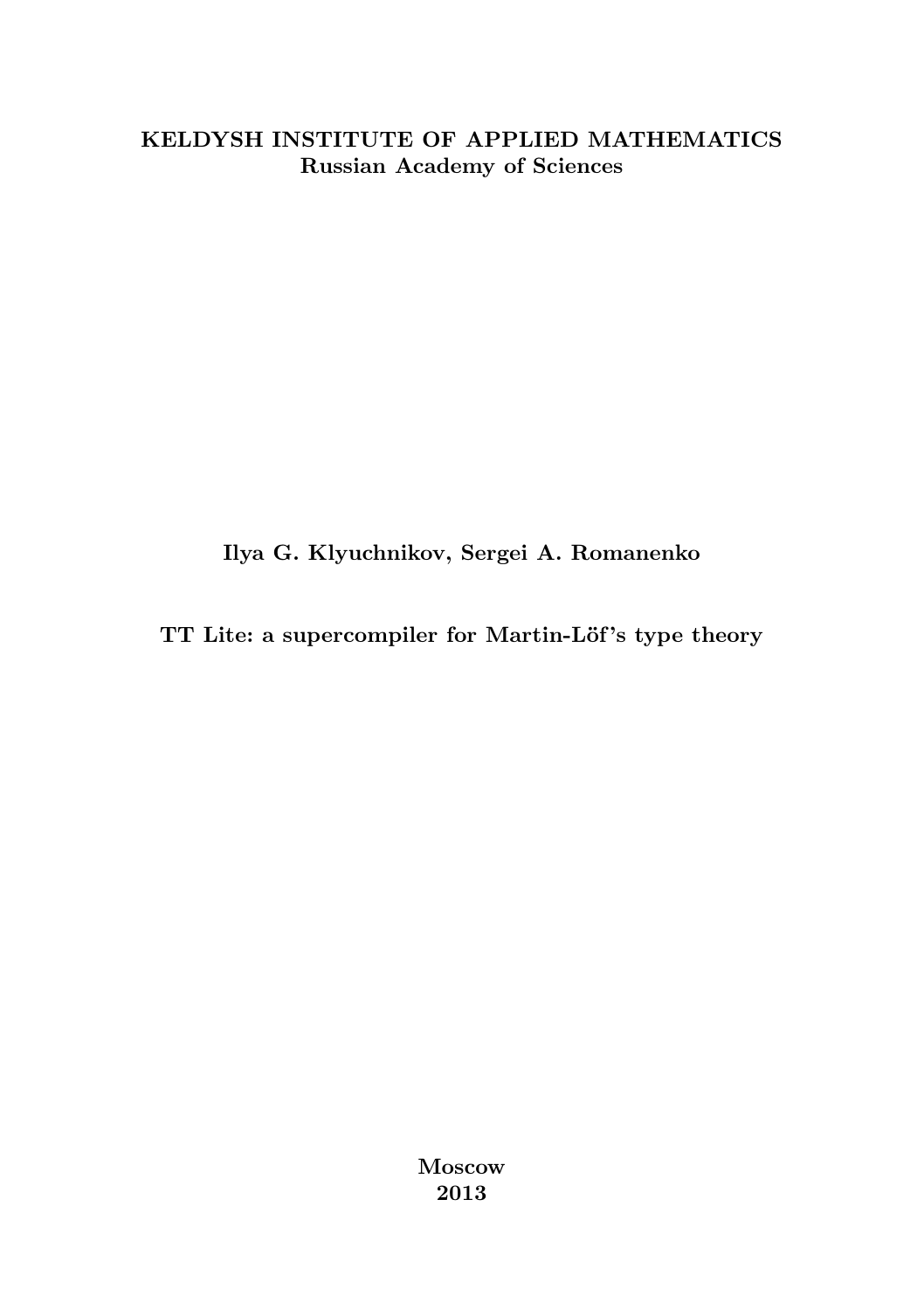### Ilya G. Klyuchnikov, Sergei A. Romanenko. TT Lite: a supercompiler for Martin-Löf's type-theory

The paper describes the design and implementation of a *certifying* supercompiler TT Lite, which takes an input program and produces a residual program paired with a proof of the fact that the residual program is equivalent to the input one. As far as we can judge from the literature, this is the first implementation of a certifying supercompiler for a non-trivial higher-order functional language. The proof generated by TT Lite can be verified by a type checker which is independent from the supercompiler and is not based on supercompilation. This is essential in cases where the reliability of results obtained by supercompilation is of fundamental importance.

Supported by Russian Foundation for Basic Research grant No. 12-01-00972-a and RF President grant for leading scientific schools No. NSh-4307.2012.9.

### Илья Ключников, Сергей Романенко. TT Lite: суперкомпилятор для теории типов Мартина-Лёфа

Описывается структура и реализация сертифицирующего суперкомпилятора TT Lite, преобразующего исходную программу в пару, содержащую остаточную программу и доказательство того, что остаточная программа эквивалентна исходной. Насколько можно судить по существующим публикациям, сертифицирующая суперкомпиляция для нетривиального функционального языка высшего порядка реализована впервые. Доказательства, порождаемые суперкомпилятором TT Lite могут быть верифицированы проверяльщиком типов, который независим от суперкомпилятора и не основан на суперкомпиляции. Это существенно в ситуациях, когда решающее значение имеет надежность результатов, полученных с помощью суперкомпиляции.

Работа выполнена при поддержке гранта РФФИ № 12-01-00972-a и гранта Президента РФ для ведущих научных школ № НШ-4307.2012.9.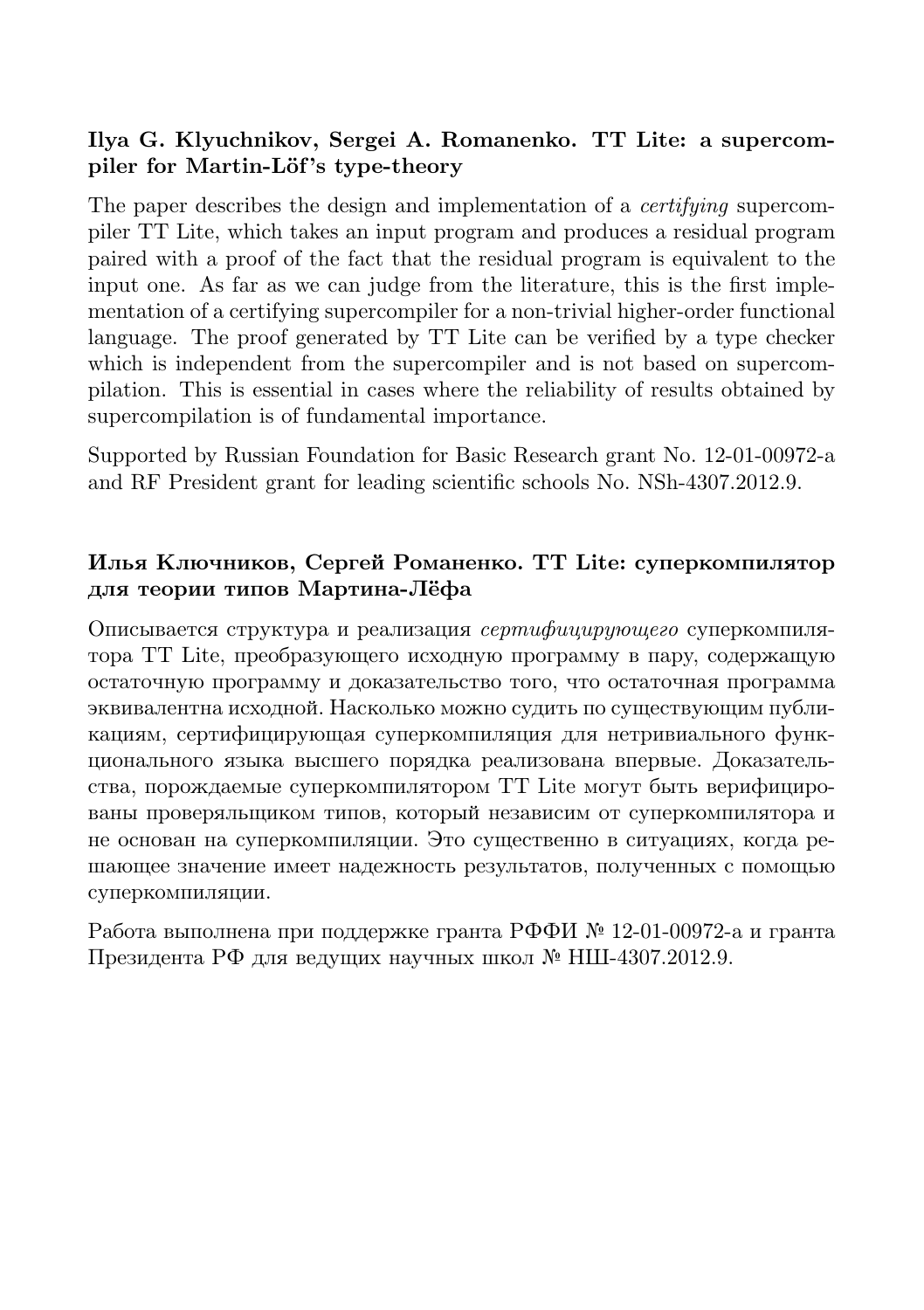# 1 Introduction

Supercompilation is a program manipulation technique that was originally introduced by V. Turchin in terms of the programming language Refal (a firstorder applicative functional language) [\[22\]](#page-17-0), for which reason the first supercompilers were designed and developed for the language Refal [\[21\]](#page-17-1).

Roughly speaking, the existing supercompilers can be divided into two large groups: "optimizing" supercompilers that try to make programs more efficient, and "analyzing" supercompilers that are meant for revealing and proving some hidden properties of programs, in order to make programs more suitable for subsequent analysis and/or verification.

### 1.1 Analysis by transformation and the problem of correctness

The main idea behind the program analysis by supercompilation is that supercompilation "normalizes" and "trivializes" the structure of programs by removing modularity and levels of abstraction (carefully elaborated by the programmer). Thus, although the transformed program becomes less humanfriendly, it may be more convenient for automatic analysis.

Following are a few examples of using supercompilation for the purposes of analysis and verification.

- ∙ Verification of protocols [\[13,](#page-17-2) [5\]](#page-16-0).
- ∙ Proving the equivalence of programs [\[9\]](#page-16-1).
- ∙ Contract checking (e.g. the verification of monadic laws) [\[7\]](#page-16-2).
- ∙ Problem solving in Prolog style by inverse computation [\[17,](#page-17-3) [23\]](#page-17-4).
- ∙ Proving the correctness of optimizations (verifying improvement lemmas)  $[10]$ .

It should be noted that the use of supercompilation for analysis and verification is based on the assumption:

The supercompiler we use preserves the semantics of programs.

And in the following we will silently assume that this requirement is satisfied<sup>[1](#page-2-0)</sup>.

At this point we are faced with the problem of correctness of supercompilation itself, which has a number of aspects.

<span id="page-2-0"></span><sup>1</sup>Note that some supercompilers are not semantics-preserving, changing as they do termination properties and/or error handling behavior of programs).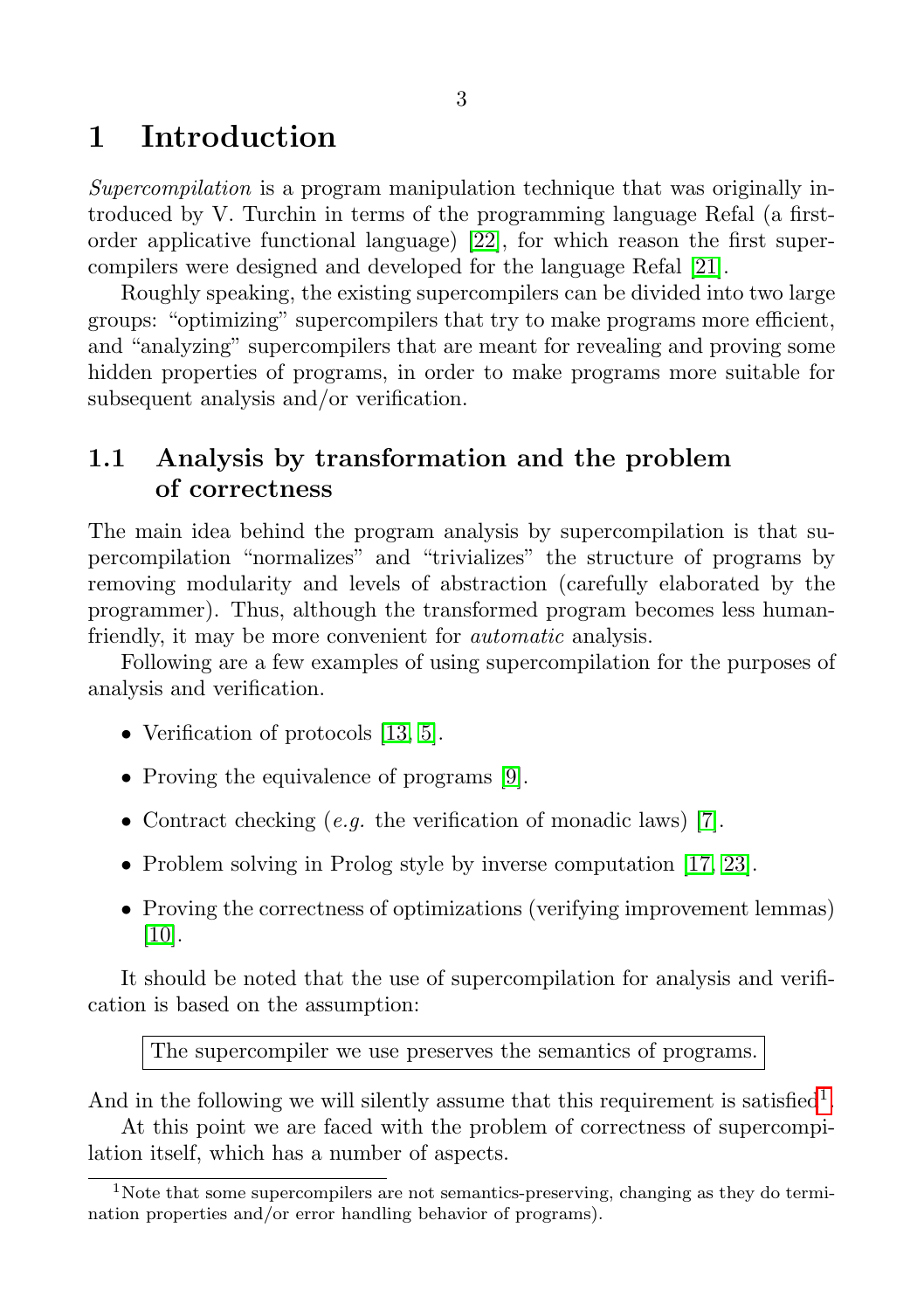- ∙ A non-trivial supercompiler is a sophisticated construction, whose proof of correctness is bound to be messy and cumbersome, involving as it does several areas of computer science. (For example, the proof of correctness of the supercompiler HOSC takes more than 30 pages [\[8\]](#page-16-4).) Such a proof may contain some bugs and overlooks. . .
- ∙ Even if the proof is perfect, the implementation of the supercompiler may be buggy.
- ∙ The correctness of the implementation can be verified by means of formal methods. However, even the verification of a "toy" supercompiler is technically involved [\[12\]](#page-17-5).

### 1.2 Producing the result of supercompilation together with a proof of its correctness

As we have seen, ensuring the correctness of a supercompiler is a difficult task. But, what we are really interested in is the correctness of the results of supercompilation. Thus we suggest the following solution.

Let the supercompiler produce a pair:

- ∙ a residual program, and
- ∙ a proof of the fact that this residual program is equivalent to the original program.

The essential point is that the proof must be verifiable with a proof checker that is not based on supercompilation and is (very!) much simpler than the supercompiler.

The advantages of such certifying supercompilation are the following.

- ∙ The supercompiler can be written in a feature-rich programming language (comfortable for the programmer), even if programs in this language are not amenable to formal verification.
- ∙ The implementation of the supercompiler can be buggy, and yet its results can be verified and relied upon.
- ∙ The supercompiler can be allowed to apply incorrect techniques, or, more exactly, some techniques that are only correct under certain conditions that the supercompiler is unable to check. In this case, some results of supercompilation may be incorrect, but it is possible to filter them out.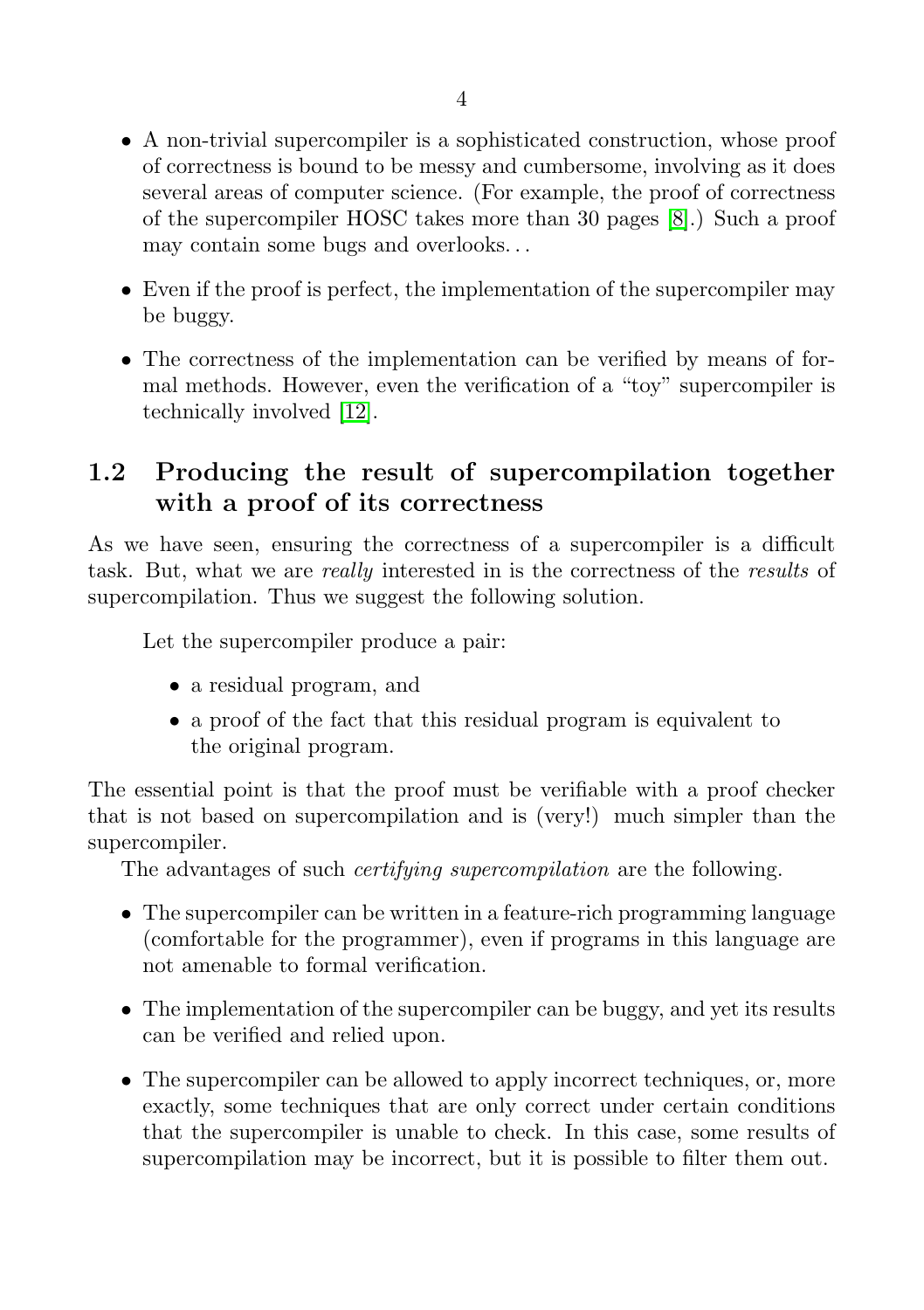### 1.3 Supercompilation for Martin-Löf's type theory

A certifying supercompiler, in general, has to deal with two languages: the programs transformed by the supercompiler are written in the subject language, while the *proof* language is used for formulating the proofs generated by the supercompiler.

The problem is that the proof language and the subject language must be consistent with each other in some subtle respects. For example, the functions in the subject language may be partial (as in Haskell), but total in the proof language (as in Coq or Agda). And semantic differences of that kind may give rise to a lot of annoying problems.

The above problem can be circumvented if the subject language of the supercompiler is also used as its proof language! Needless to say, in this case the subject language must have sufficient expressive power<sup>[2](#page-4-0)</sup>.

The purpose of the present work was to show the feasibility and usefulness of certifying supercompilation. To this end, we have developed and implemented TT Lite, a proof-of-concept supercompiler for Martin-Löf's type theory (TT) for short). The choice of TT as the subject+proof language was motivated as follows.

- ∙ The language of type theory is sufficiently feature-rich and interesting. (It provides inductive data types, higher-order functions and dependent types.)
- ∙ The type theory is easy to extend and can be implemented in a simple, modular way.
- ∙ Programs and proofs can be written in the same language.
- ∙ The typability of programs is decidable, and type checking can be easily implemented.

To our knowledge, the supercompiler described in the present work is the first one capable of producing residual programs together with proofs of their correctness. It is essential that these proofs can be verified by a type checker that is not based on supercompilation and is independent from the supercompiler.

The general idea that a certifying program transformation system can use Martin-Löf's type theory both for representing programs and for representing proofs of correctness was put forward by Albert Pardo and Sylvia da Rosa [\[19\]](#page-17-6). We have shown that this idea can be implemented and does work in the case of program transformation performed by supercompilation.

<span id="page-4-0"></span><sup>2</sup>Note, however, that the implementation language of the supercompiler does not need to coincide with either the subject language or the proof language.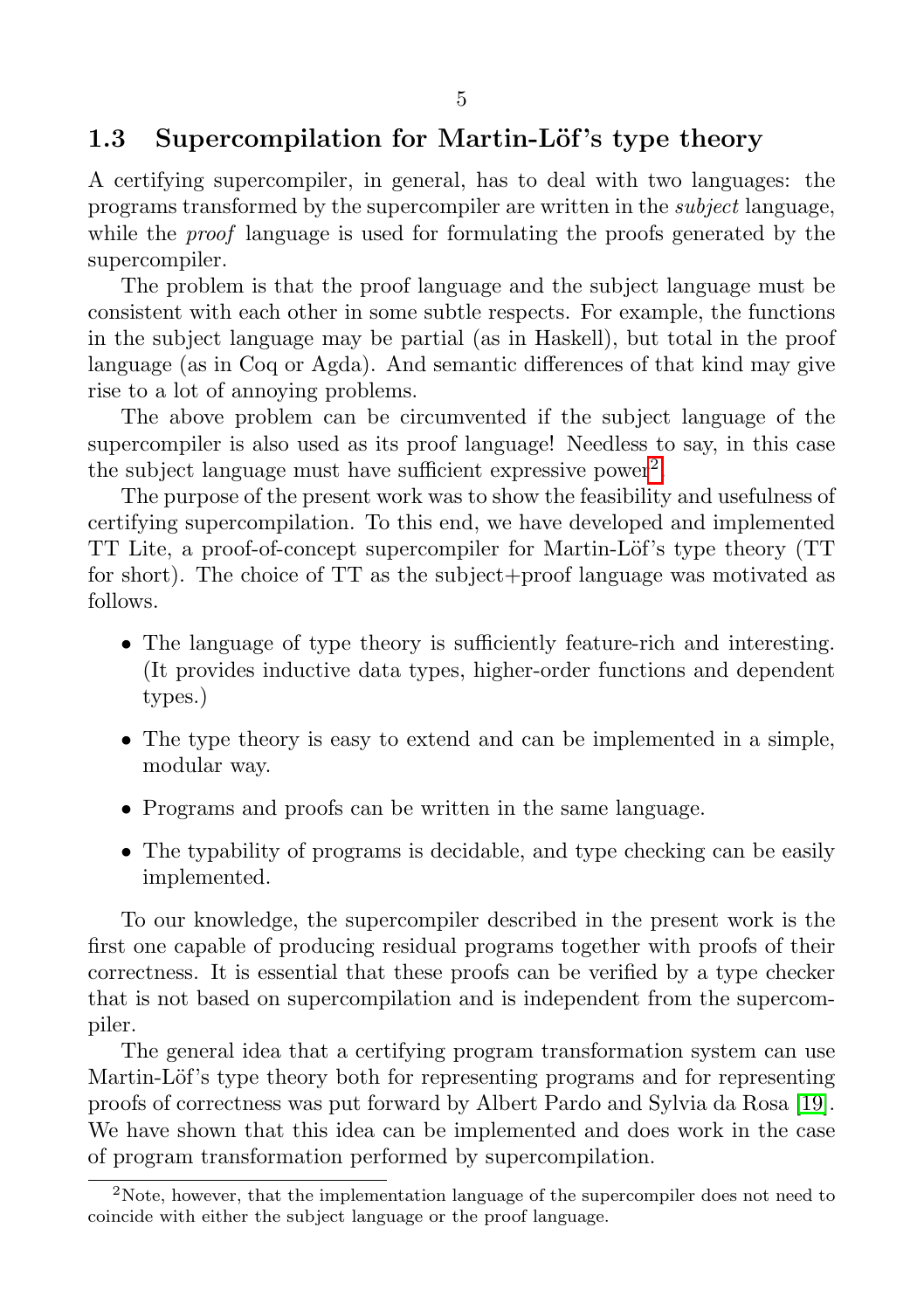#### 1.4 Outline of the preprint

Section [2](#page-5-0) outlines the general structure of TT Lite (our supercompiler for Martin-Löf's type theory) and gives an example of its use for theorem proving. Section [3](#page-7-0) describes the subject+proof language of TT Lite, and the rules of typing and normalization. Section [4](#page-9-0) specifies the rules used by TT Lite for constructing graphs of configurations. Section [5](#page-14-0) explains how the proof that the residual program is equivalent to the input one is extracted by TT Lite from the graph of configurations. Section [6](#page-15-0) concludes the preprint.

# <span id="page-5-0"></span>2 TT Lite in action

The TT Lite project comprises 2 parts:

- ∙ TT Lite Core, which is a minimalistic implementation of the language of type theory (a type-checker, an interpreter and REPL).
- ∙ TT Lite SC, which is a supercompiler.

The results produced by TT Lite SC are verified by the type checker implemented in TT Lite Core. TT Lite Core does not depend on TT Lite SC and is not based on supercompilation<sup>[3](#page-5-1)</sup>.

TT Lite Core implements the collection of constructs and data types that can be usually found in textbooks on type theory: dependent functions, pairs, sums, products, natural numbers, lists, propositional equality, the empty (bottom) type and the unit (top) type.

TT Lite SC implements a supercompiler which can be called by programs written in the TT Lite input language by means of a built-in construct sc. (This supercompiler, however, is implemented in Scala, rather than in the TT Lite language.) The supercompiler takes as an input an expression (with free variables) in the TT Lite language and returns a pair: an output expression and a proof that the output expression is equivalent to the input one. The proof is also written in the TT Lite language and certifies that the two expressions are extensionally equivalent, which means that, if we assign some values to the free variables appearing in the expressions, the evaluation of the expressions will produce the same result.

Both the output expression and the proof produced by the supercompiler are first-class values and can be further manipulated by the program that has called the supercompiler. Technically, the input expression is converted

<span id="page-5-1"></span><sup>&</sup>lt;sup>3</sup>This design is similar to that of Coq. The numerous and sophisticated Coq "tactics" generate proofs written in Coq's Core language, which are then verified by a relatively small type checker. Thus, occasional errors in the implementation of tactics do not undermine the reliability of proofs produced by tactics.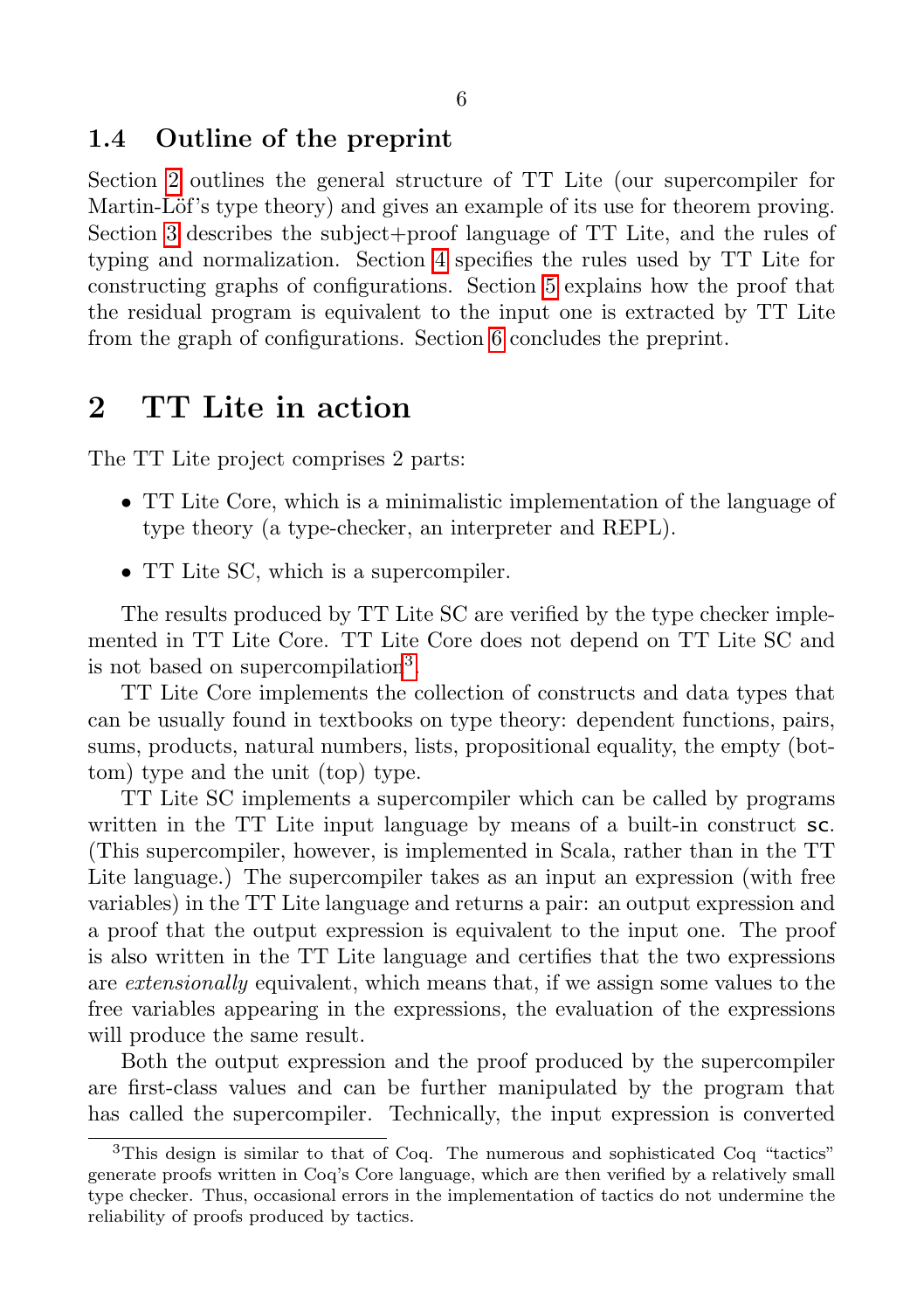```
1 import "examples/id.tt";
 2
 3 plus : forall (x : Nat)(y : Nat). Nat;
 4 plus = \langle x : Nat \rangle(y : Nat).
 5 elim Nat (\n\cdot \mathbf{Nat}). Nat) y (\n\cdot \mathbf{Nat}). Succ) x;
 6
 7 $x : Nat; $y : Nat; $z : Nat;
 8
9 e1 = plus x (plus y z);
10 e2 = plus (plus x \sqrt{y}) z;
11 (res1, proof1) = sc e1;
12 (res2, proof2) = sc e2:
13
14 id_e1_res1 : Id Nat e1 res1;
15 id_e1_res1 = proof1;
16
17 id_e2_res2 : Id Nat e2 res2;
18 id_e2_res2 = proof2;
19
20 id_res1_res2 : Id Nat res1 res2;
21 id_res1_res2 = Ref1 Nat res1;
22
23 id_e1_e2 : Id Nat e1 e2;
24 id_e1_e2 = proof_by_sc Nat e1 e2 res1 proof1 proof2;
```
Figure 1: Proving the associativity of addition by means of normalization by supercompilation.

(reflected) to an AST, which then processed by the supercompiler written in Scala. The result of supercompilation is then reified into values of the TT Lite  $\rm language^4.$  $\rm language^4.$  $\rm language^4.$ 

Let us consider the example in Fig. [1](#page-6-1) illustrating the use of TT Lite SC for proving the equivalence of two expressions [\[9\]](#page-16-1).

As in Haskell and Agda, the types of defined expressions do not have to be specified explicitly. However, type declarations make programs more understandable and easier to debug.

Lines 3–5 define the function of addition for natural numbers. The interesting part of this definition is the use of an eliminator for both case analysis and the implementation of recursion. The first argument of an eliminator specifies the type of the value to be "eliminated". (In this case the type is Nat.) The

<span id="page-6-0"></span><sup>&</sup>lt;sup>4</sup>Thus the proof by supercompilation can be regarded as a special case of *proof by reflection* [\[24\]](#page-17-7).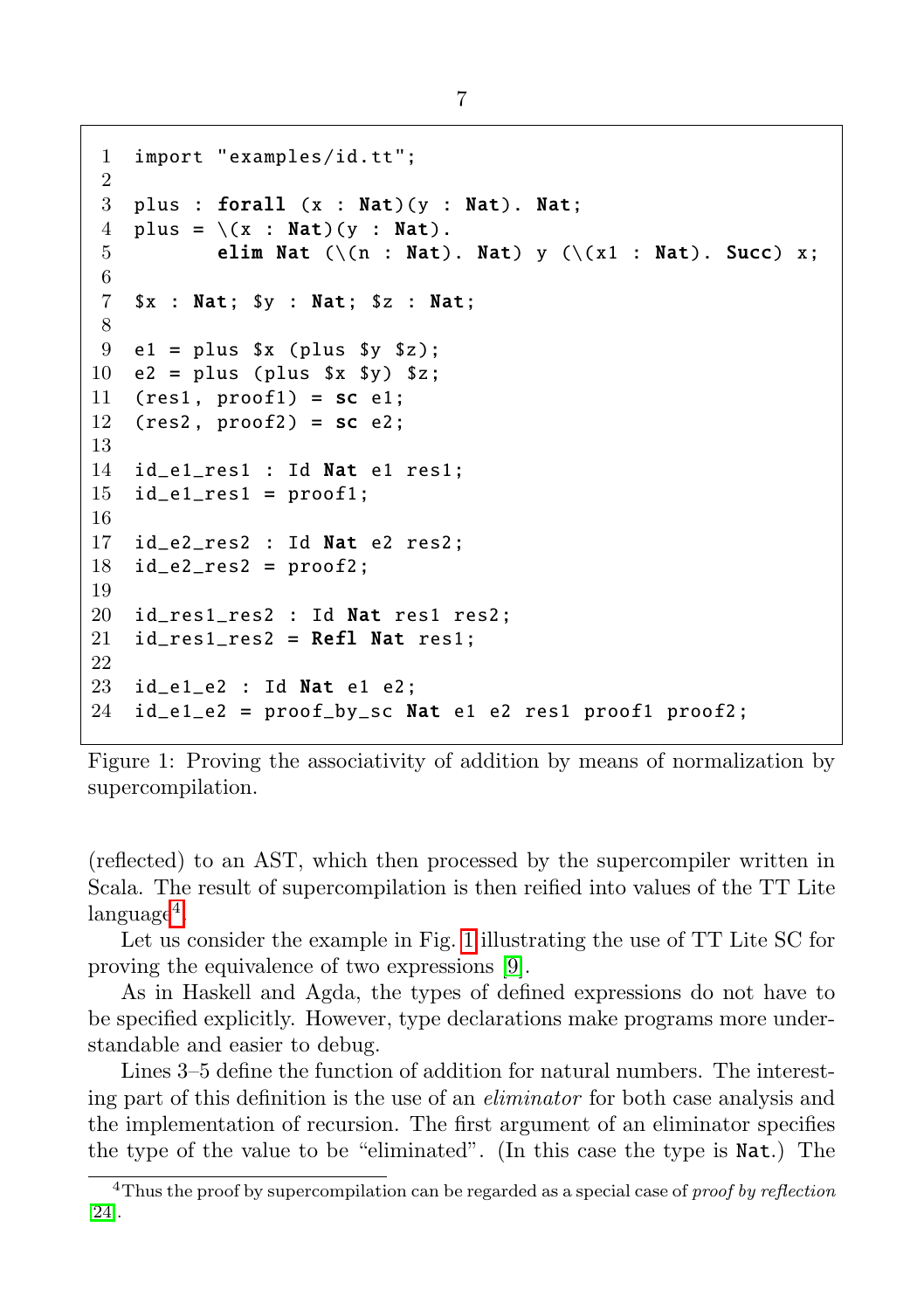second argument is a motive [\[15\]](#page-17-8), the last argument is an expression whose value is to be "eliminated" and the other arguments correspond to various cases that can be encountered in the process of elimination. (Since a natural number is either a zero or a successor of another natural number, here we have two arguments.)

Line 7 declares (assumes) 3 free variables  $x, y$  and  $z$  whose type is Nat. By convention, the names of free variables start with \$.

Lines 9–10 define two expressions whose equivalence is to be proved.

Now we come to the most interesting point: line 11 calls the built-in function sc, which takes as input the expression e1 and returns its supercompiled version res1 along with the proof proof1 or the fact that e1 and res1 are extensionally equivalent (i.e., given  $x, \ y$  and  $z, e1$  and res1 return the same value).

Line 12 does the same for e2, res2 and proof2.

Lines 14–15 formally state that **proof1** is *indeed* a proof of the equivalence of e1 and res1, having as it does the appropriate type, and this fact is verified by the type checker built into TT Lite Core.

Lines 17–18 do the same for e2, res2 and proof2.

And now, the final stroke! Lines 20–21 verify that res1 and res2 are "propositionally equivalent" or, in simpler words, they are just textually the same. Hence, by transitivity, e1 is extensionally equivalent to e2. And the proof has been found (by supercompilation) and verified (by type checking) automatically  $[9]$ . The function **proof by sc** is coded in TT Lite language in the file examples/id.tt.

# <span id="page-7-0"></span>3 TT Lite: syntax and semantics

In the following the reader is assumed to be familiar with the basics of programming in Martin-Löf's type theory  $[18, 20]$  $[18, 20]$ .

TT Lite Core provides a modular and extensible implementation of type theory. Technically speaking, it deals with a monomorphic version of type theory with intensional equality and universes.

TT Lite SC is based on TT Lite Core and makes heavy use of the expression evaluator (normalizer) and type checker provided by TT Lite Core. Hence, before looking into the internals of the supercompiler, we have to consider the details of how normalization and type checking are implemented in TT Lite Core.

#### 3.1 Syntax

The Syntax of the TT Lite language is shown in Fig. [2.](#page-8-0) A program is a list of declarations and definitions. A definition (as in Haskell) can be of two kinds: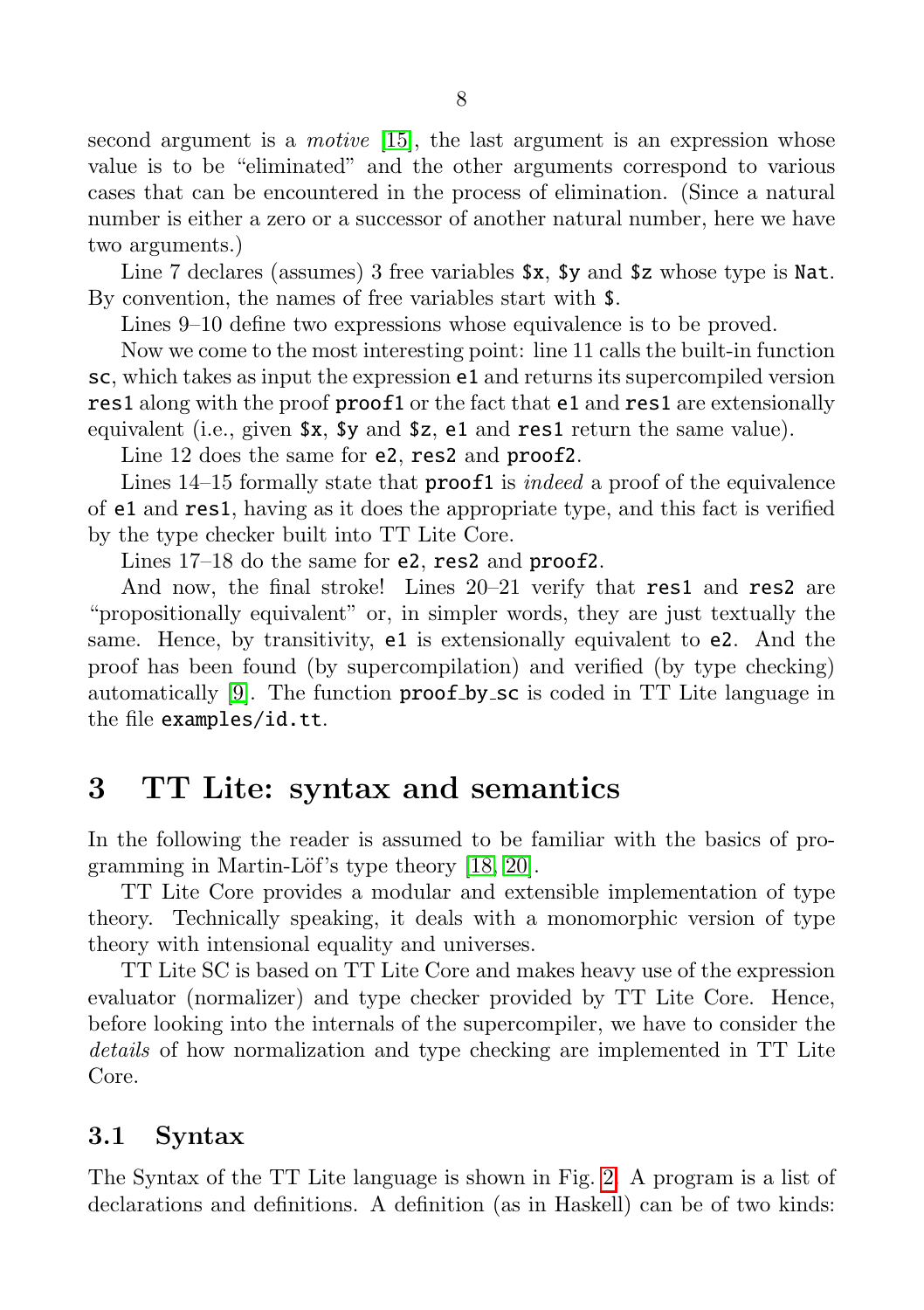<span id="page-8-0"></span>

| $p ::= (def dec)*$                                                                                                                        | program                                                                                                                                     |
|-------------------------------------------------------------------------------------------------------------------------------------------|---------------------------------------------------------------------------------------------------------------------------------------------|
| $def ::= id : e; id = e;$<br>$\mid id = e;$                                                                                               | definition with explicit typing<br>definition                                                                                               |
| $dec ::= \$id : e$                                                                                                                        | declaration (assumption)                                                                                                                    |
| $e ::= v$<br>$\mid c$<br>$\vert \mathbf{b}(v : e) . e \vert$<br>$\vert e_1 e_2 \vert$<br>  elim $e_t$ $e_m$ $\overline{e_i}$ $e_d$<br>(e) | variable<br>built-in constant<br>built-in binder<br>application<br>elimination (special form of an application)<br>parenthesized expression |

Figure 2: TT Lite: syntax

<span id="page-8-3"></span>

| Constant<br>$\mathcal{U}_k$ | Constant<br>$_{lnr}$ | Constant<br>N | Constant<br>Nil | <b>Binder</b><br>$\Pi(x : e) . e(x)$ |
|-----------------------------|----------------------|---------------|-----------------|--------------------------------------|
| $\sigma$                    |                      |               | Cons            | $\lambda(x : e) . e(x)$              |
|                             |                      | Succ          |                 | $\Sigma(x : e) . e(x)$               |
| Inl                         |                      | List          | Re fl           |                                      |

Figure 3: TT Lite: built-in constants

with or without an explicit type declaration. There is also a possibility to declare the type of an identifier without defining its value (in which case the identifier must start with \$).

A TT Lite expression is either a variable, a built-in constant, a binder<sup>[5](#page-8-1)</sup>, an application, an application of an eliminator or an expression enclosed in parentheses.

This syntax should be familiar to functional programmers: variables and applications have usual meaning, binders are a generalization of  $\lambda$ -abstractions, eliminators are a "cross-breed" of case and fold [\[3\]](#page-16-5).

In general, an eliminator in the TT Lite language has the form

$$
\verb"elim"\,e_t\,e_m\,\overline{e_i}\,e_d
$$

where  $e_t$  is the type of the values that are to be eliminated,  $e_m$  is a "motive" [\[15\]](#page-17-8),  $e_i$  correspond to the cases that can be encountered when eliminating a value, and  $e_d$  is an expression that produces values to be eliminated<sup>[6](#page-8-2)</sup>.

<span id="page-8-1"></span> $5$ See [\[2,](#page-16-6) Section 1.2] describing *abstract binding trees.* 

<span id="page-8-2"></span> ${}^{6}$ By the way, application is essentially an eliminator for functional values.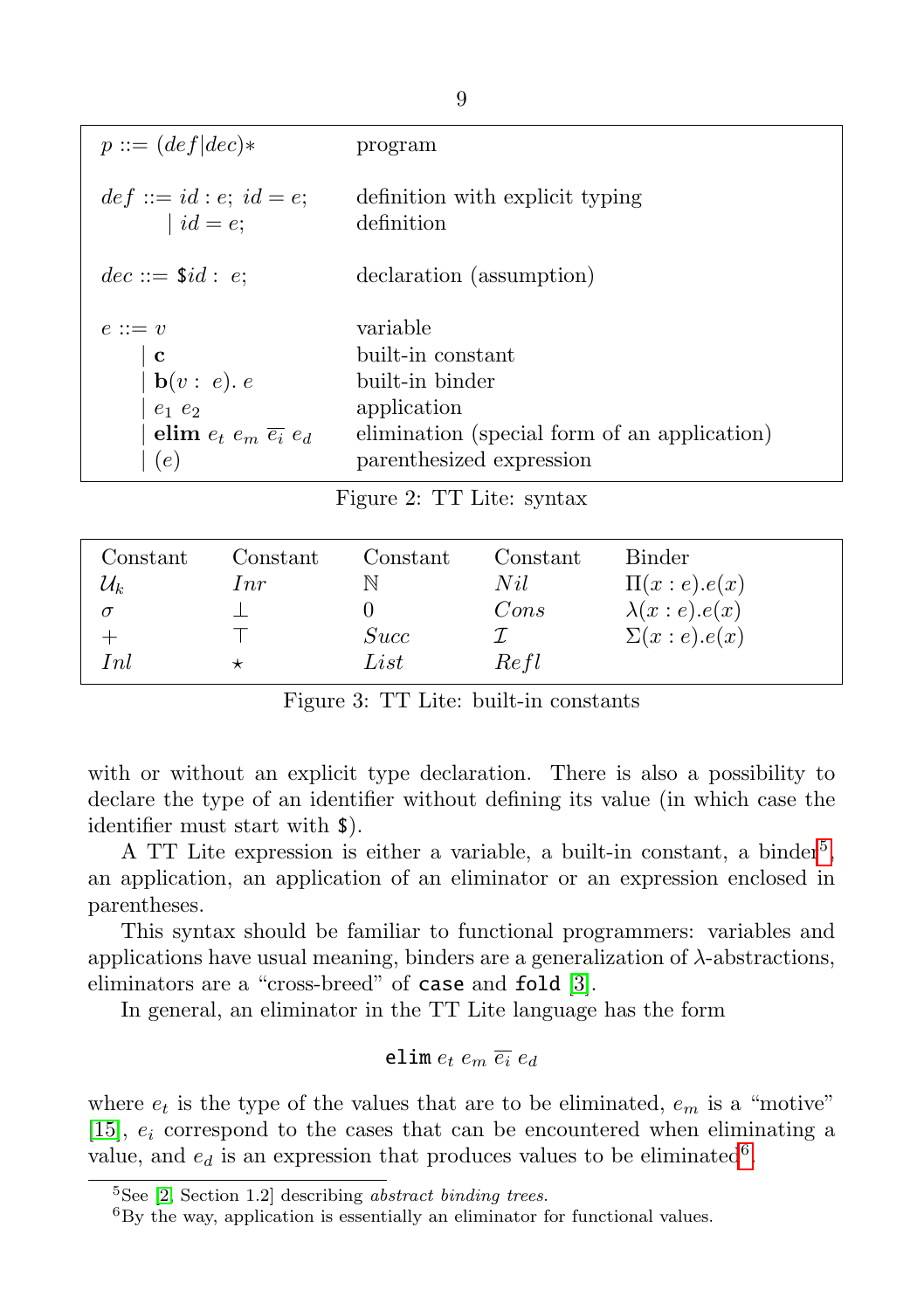The site of the project <https://github.com/ilya-klyuchnikov/ttlite> contains a tutorial on programming in the TT Lite language with examples taken from [\[18,](#page-17-9) [20\]](#page-17-10).

Fig. [3](#page-8-3) shows built-in constants and binders of the TT Lite language.

#### 3.2 Semantics

The typing and normalization rules implemented in TT Lite can be found in Appendix [A.](#page-18-0) Essentially, they correspond to the rules described in [\[18,](#page-17-9) [20\]](#page-17-10), but have been refactored, in order to be closer to their actual implementation in TT Lite.

The typing and normalization rules are formulated with respect to a context Γ, where Γ is a list of pairs of two kind:  $x := e$  binds a variable to an expression defining its value, while  $x : T$  binds a variable to a type. By tradition, we divide the rules into 3 categories: formation, introduction and elimination rules. A rule of the form  $\Gamma \vdash e : T$  means that  $e$  has the type  $T$  in the context  $\Gamma$ , while  $\llbracket e \rrbracket_{\Gamma} = e'$  means that  $e'$  is the result of normalizing  $e$  in the context  $\Gamma$ .

Our rules mainly differ from the corresponding ones in [\[18,](#page-17-9) [20\]](#page-17-10) in that subexpressions are explicitly normalized in the process of type checking. It should be also noted that these expressions, in general, may contain free variables. If a TT Lite expression is well-typed, its normalization is guaranteed to terminate. So, any function definable in the TT Lite language is total by construction.

Fig. [15](#page-21-0) gives a definition of the neutral variable [\[14\]](#page-17-11) of an expression. Essentially, a neutral variable is the one that prevents an elimination step from being performed<sup>[7](#page-9-1)</sup>.

### <span id="page-9-0"></span>4 TT Lite: supercompilation

The implementation of TT Lite SC is based on the MRSC Toolkit [\[11\]](#page-16-7), which builds graphs of configurations [\[22\]](#page-17-0) by repeatedly applying a number of graph rewrite rules. The nodes of a partially constructed graph are classified as either complete or incomplete. The supercompiler selects an incomplete node, declares it to be the current one, and turns it into a complete node by applying to it the rules specified by the programmer. The process starts with a graph containing a single (initial) configuration and stops when all nodes become  $\text{complete}^8.$  $\text{complete}^8.$  $\text{complete}^8.$ 

Fig. [4](#page-10-0) schematically depicts the graph building operations that can be performed by the MRSC Toolkit. (Incomplete nodes are shown by dashed lines,

<span id="page-9-2"></span><span id="page-9-1"></span><sup>7</sup>Recall that application is also a special case of eliminator

<sup>8</sup>Or the graph is declared by the whistle to be "dangerous" (in this case the supercompiler just discards the graph), but this feature is not used by TT Lite SC.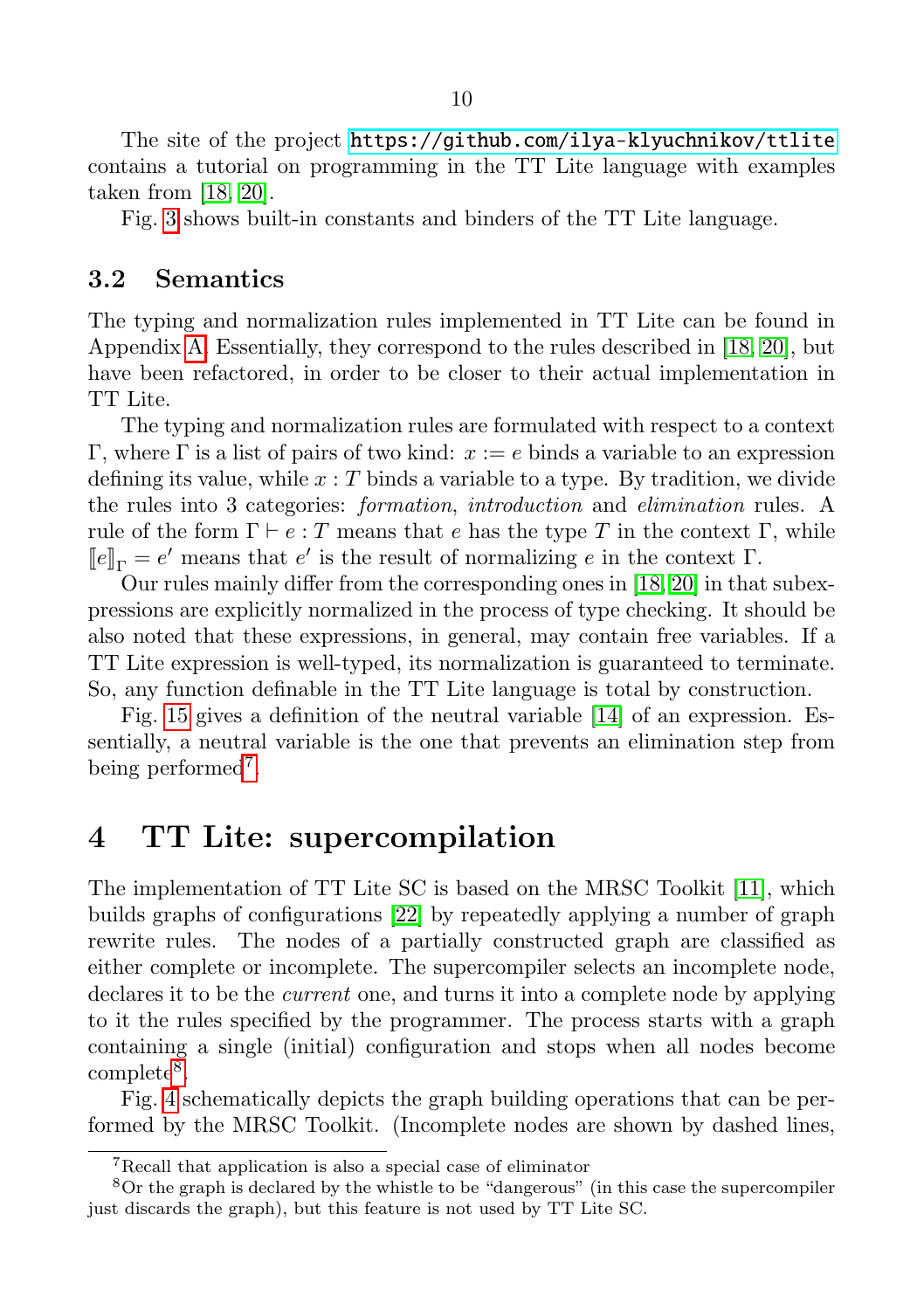<span id="page-10-0"></span>

Figure 4: Basic operations of MRSC

<span id="page-10-1"></span>

| I(c)                                                    |  | - decomposition                                                      |  |
|---------------------------------------------------------|--|----------------------------------------------------------------------|--|
|                                                         |  | $E(y \mapsto t_1, t_{rec})$ - case analysis and (possible) recursion |  |
| $E_{\text{mme}}$ , L. Labels on smaph adses in TT L. CO |  |                                                                      |  |

Figure 5: Labels on graph edges in TT Lite SC

the current node is inside rounded box.) These operations are applied to the current node (which, by definition, is incomplete). The operation unfold adds child nodes to the current node. This node becomes complete, while the new nodes are declared to be incomplete. The operation fold adds a "folding" edge from the current node to one of its parents, and the node becomes complete. The operation *stop* just declares the current node to be complete, and does nothing else.

### 4.1 Graphs of configurations

The MRSC toolkit allows the nodes and edges of a graph to hold arbitrary information. In the case of TT Lite SC, a configuration is a pair consisting of a term (expression) and a context. Schematically, a graph node will be depicted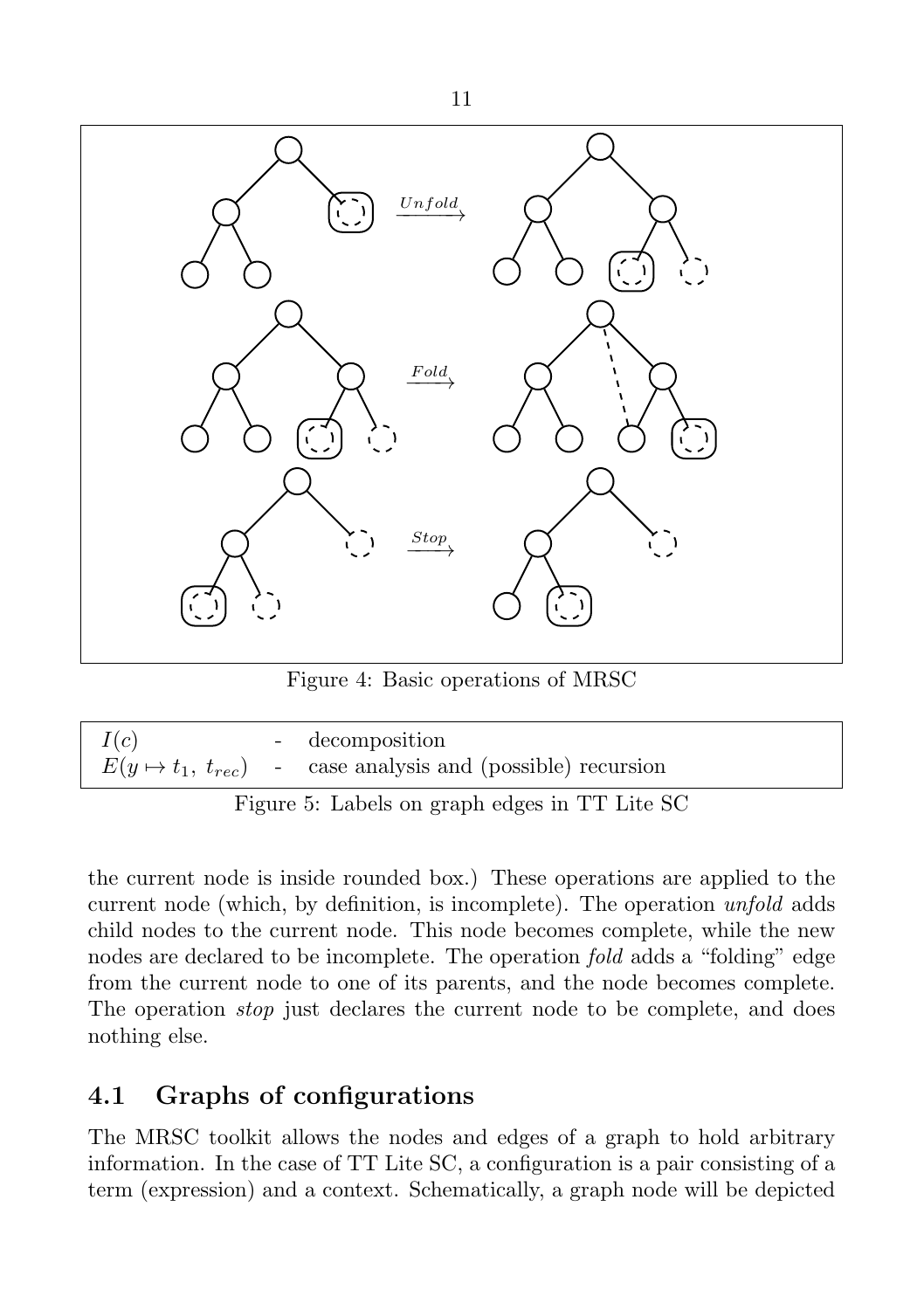as follows:  $\boxed{t | \Gamma}$ . The edges of a graph can be assigned labels of two kinds ✝ ✆ (Fig. [5\)](#page-10-1). The first kind corresponds to the elimination of a constructor, while the second kind corresponds to case analysis and (in general case) primitive recursion performed by an eliminator.

In the case of recursive eliminators (such as  $N$ , *List*) the label also holds information to be used for finding possible foldings.

We use the following notation for depicting nodes and transitions between nodes:



An *unfolding edge* is schematically represented by a right arrow, and a folding edge by a left arrow. (a) represents an unfolding. (b) corresponds to case analysis performed by an eliminator. If the eliminator is a recursive one, the edge label contains a recursive term  $r$ , otherwise this position is occupied by the placeholder ∙. (c) represents a folding edge. (d) represents a complete node without child nodes. Sometimes, nodes will be denoted by greek letters. For example, a folding edge from  $\beta$  to  $\alpha$  will be depicted as  $a \leftarrow \beta$ .

The rules used by TT Lite SC for building graphs of configurations can be found in Appendix [B.](#page-22-0) In simple cases, the left part of a rule is a pattern that specifies the structure of the nodes the rule is applicable to. But, sometimes a rule has the form of an inference rule with a number of premises ("guarded pattern matching" in programmer's terms). The rules are ordered.

Let us consider rules of various kinds in more details.

#### 4.2 Unfolding rules

All rules enumerated in Appendix [B,](#page-22-0) except for Fold, Whistle and Default, add new nodes to the graph by applying the operation Unfold. Any unfolding rule can be classified as either a decomposition or a case analysis by means of an eliminator.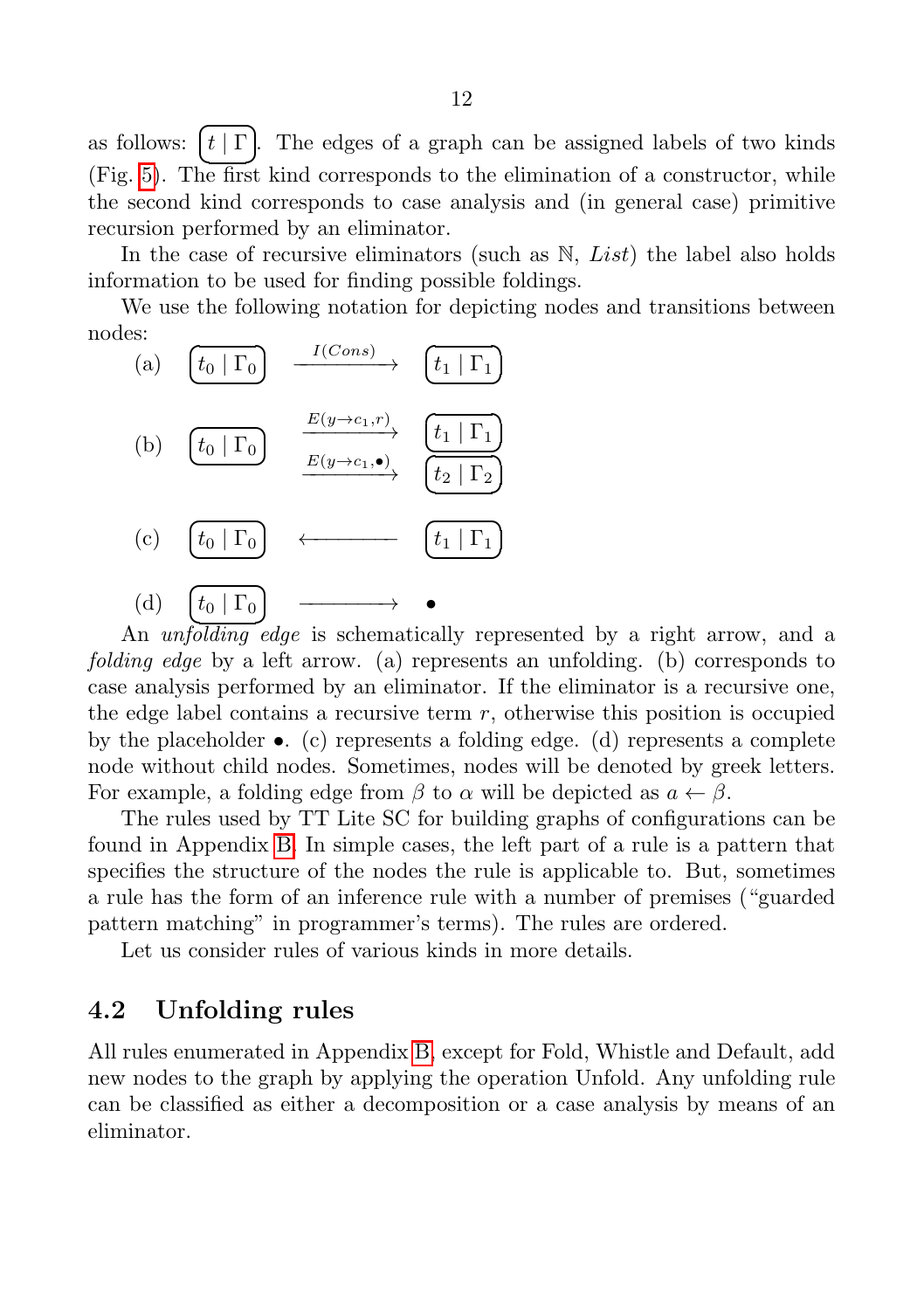#### 4.2.1 Decomposition

From the perspective of the type theory, Decomposition corresponds to formation and introduction rules. The essence of decomposition is simple: we take a construct to pieces, which become new nodes, and label the edges with some information about the construct that has been decomposed. The peculiarity of decomposition is that it makes no analysis of type information, only examining the structure of values. For example, when the supercompiler encounters  $\sigma(\Sigma(x:A), B(x))t_1 t_2$ , it supercompiles  $t_1$  and  $t_2$ , but does not touch  $\Sigma(x : A)$ .  $B(x)$ . The reason is that supercompilation is required to preserve the types of expressions, but the supercompilation of a type parameter can, in general, change the type of the expression.

Decomposition of binders is not performed, either. The reason is that in this case we could be unable to generate a proof of correctness of decomposition, because the core type theory does not provide means for dealing with extensional equality. Thus we do not decompose  $\Pi$ ,  $\Sigma$  and  $\lambda$ .

Note that decomposition does not change the context.

#### 4.2.2 Case analysis for neutral eliminators

When the supercompiler encounters an expression with a neutral variable, it considers all instantiations of this variable that are allowed by its type. Then, for each possible instantiation, the supercompiler adds a child node labeling the corresponding edge with information about this instantiation. In the case of "ordinary" types, this information is enough for generating both the residual program and the proof of correctness (in a straightforward way). However, an attempt to perform case analysis for the eliminator  $elim \left(\mathcal{I} A x y\right)$  and then generate a residual program would require solving a system of equations (for example, by means of higher-order unification). Thus, to keep our proof-ofconcept supercompiler simple, driving is just not performed for  $elim (I A x y)$ .

Another special case is the application of a neutral variable. Since a neutral variable is bound to have a functional type, we cannot enumerate all its possible instantiations. So, to keep the supercompiler simple, we prefer not to decompose such applications.

When dealing with eliminators for recursive types (such as  $\mathbb N$  and  $List$ ), we record the expression corresponding to the "previous step of elimination"<sup>[9](#page-12-0)</sup> in the edge label. For example, for the expression  $\dim \mathbb{N}$  m  $f_0$   $f_s$  (Succ n), the expression corresponding to the previous step is  $\dim \mathbb{N}$  m  $f_0$   $f_s$   $n^{10}$  $n^{10}$  $n^{10}$ .

<span id="page-12-1"></span><span id="page-12-0"></span> $9$  = "recursive call" of the same eliminator

 $10$ For eliminators implemented in TT Lite (lists, Peano numbers) there is at maximum one recursive call on each branch. For cases when there are more than one recursive calls to the eliminator on the same branch (e.g. tree data type) labeling will be more technically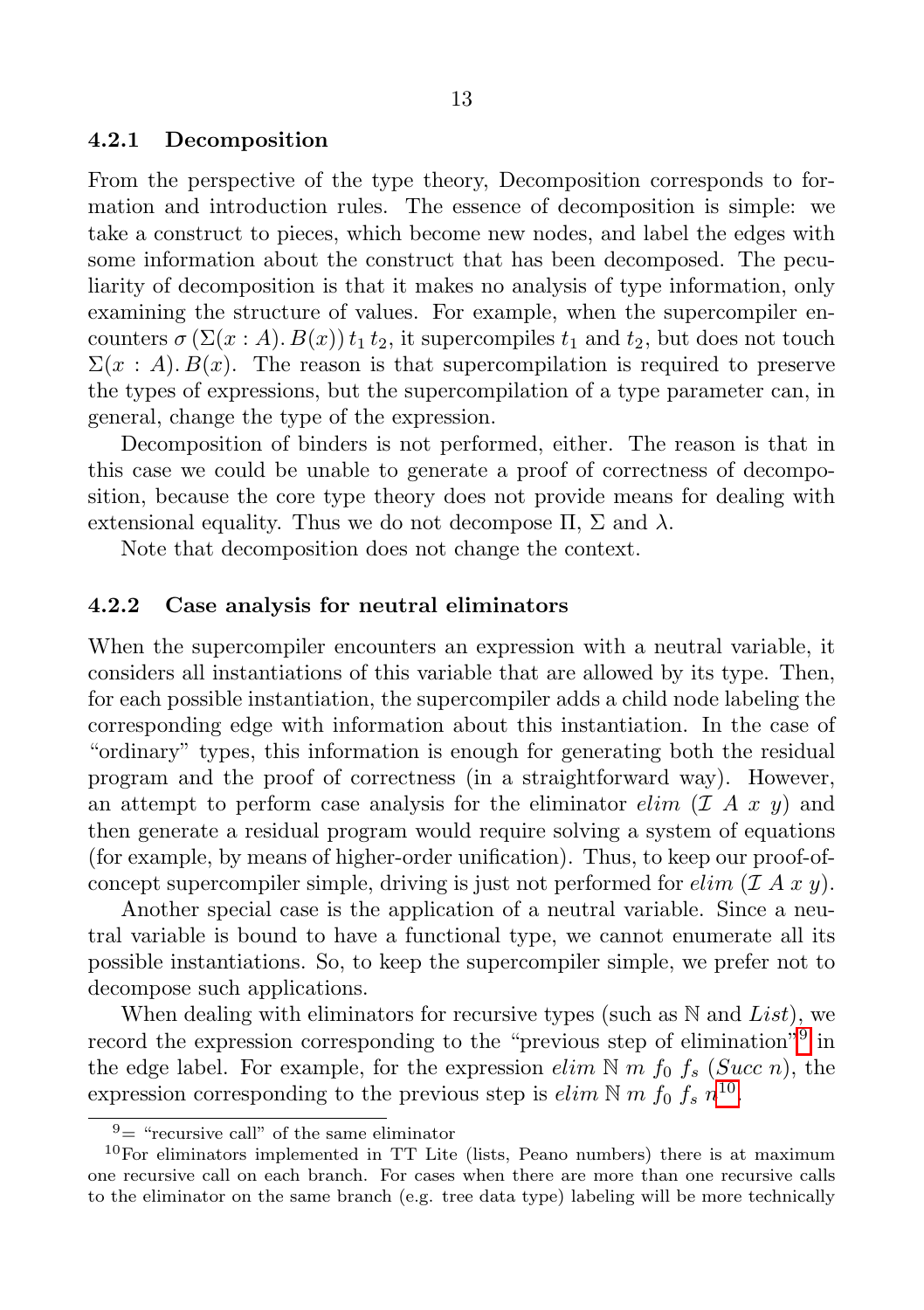### 4.3 Folding rule

In the rule Fold anc $(\beta)$  is a set of ancestor nodes of the current node  $\beta$ . The rule itself is very simple. If the current node has an ancestor node whose "previous step of elimination" in the outgoing edge is (literally) the same as the current term, then the rule Fold is applicable and the current configuration can be folded to the parent one. In the residual program this folding will give rise to a function defined by primitive recursion.

### 4.4 Default rule

If no folding/unfolding rule is applicable, the rule Default is applied. (This rule is the last and has the lowest priority.) In this case, the current node becomes complete and the building of the current branch of the graph is stopped.

### 4.5 Stop rule

In general, the process of repeatedly applying unfolding rules together with the rules Fold and Default may never terminate. Thus, in order to ensure termination, we use the rule Whistle, whose priority is higher than that of the unfolding rules and the rule Default. In this supercompiler we use a very simple termination criterion: the building of the current branch stops if its depth exceeds some threshold  $n$ . Note that, in the case of TT Lite SC, the expressions appearing in the nodes of the graph are self-contained, so that they can be just output as is into the residual program.

### 4.6 Termination

Since the graph of configurations is finitely branching and all branches have finite depth, the graph of configurations cannot be infinite. Therefore, the process of graph building eventually terminates.

### 4.7 Code generation

The generation of the residual program corresponding to a completed graph of configurations is performed just by recursive descent. The function that implements the residualization algorithm is defined in Appendix [C.](#page-24-0) A call to this function has the form  $C[\alpha]_{\rho}$ , where  $\alpha$  is the current node, and  $\rho$  is an enviroment (mapping of nodes to variables) to "tie the knot" on "folding" edges. The initial call to the function C has the form  $C[root]_{\{\}$ , where root is the root node of the graph of configurations.

involved, but the essence will be the same.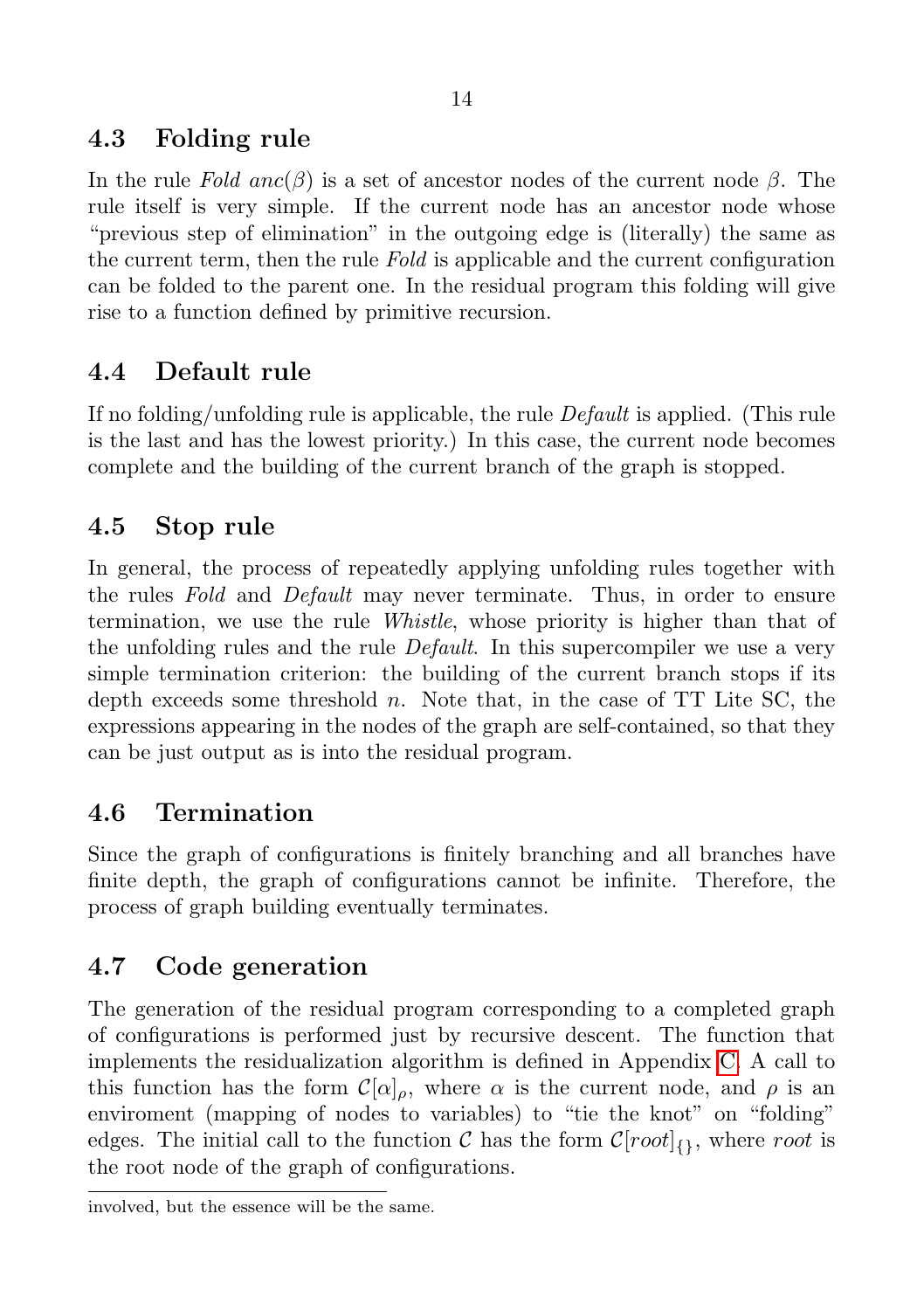The function  $\mathcal C$  performs pattern matching against the edges going out of the current node. (In the rules the patterns are enclosed into square brackets.) To avoid cluttering the notation, we use the following conventions. The current node is  $\alpha$ ,  $tp(\alpha)$  is the type of the expression appearing in the node  $\alpha$ . If  $t | \Gamma$ is the configuration in the node  $\alpha$ , and  $\Gamma \vdash t : T$ , then  $tp(\alpha) = T$ .

## <span id="page-14-0"></span>5 Proof generation

The generation of the proof corresponding to a completed graph of configurations is performed by recursive descent (and in this respect is similar to the generation of residual program). The function that implements the proof generation algorithm is defined in Appendix [D.](#page-26-0) A call to this function has the form  $\mathcal{P}[\alpha]_{a,\phi}$ . Where  $\alpha$  is the current node,  $\rho$  is an environment for folding of code generation and  $\phi$  is an environment for folding of proof generation,  $\phi$  is an analog of  $\rho$  in the world of proofs, –  $\phi$  binds a node to an inductive hypothesis of the proof. However,  $\rho$  is used for two purposes (see explanations below). The initial call to the function  $P$  has the form  $P[root]_{\{1,3\}}$ , where root is the root node of the graph of configurations.

A proof generated by  $P$  is based on the use of propositional *equality* (*i.e.* syntactic identity of normalized expressions), functional composition and induction.

- ∙ The residual expression corresponding to a childless node is the same as the one appearing in this node. Hence, the proof amounts to the use of reflexivity of equality (*i.e.* is a call to  $Refl$ ).
- ∙ The proofs corresponding to decompositions of configurations exploit the congruence of equality: the whole proof is constructed by combining subproofs (that arguments of constructors are equal) with the aid of the combinators  $con_{q_1}$  and  $con_{q_2}$  (defined in Figure [22\)](#page-27-0).
- ∙ The proofs corresponding to eliminators are by (structural) induction. When specifying a type of a proof for eliminator (as a motive),  $\mathcal{C}[\alpha]_o$ is used as during code generation (the same environment  $\rho$ ). But when generating a subproof for recursive eliminators (see rules for  $\dim \mathcal{N}$  and  $elim (ListA))$ , an environment  $\rho$  is extended with a recursive call of a supercompiled eliminator. Also  $\phi$  is extended with a mapping of the current node to a subproof (inductive hypothesis) to "fold" a proof.

Now we can explain why, when constructing graphs of configurations, we do not decompose  $\lambda$ -abstractions (in spite of the fact that this is done in [\[6\]](#page-16-8)). We could have used the graph building rule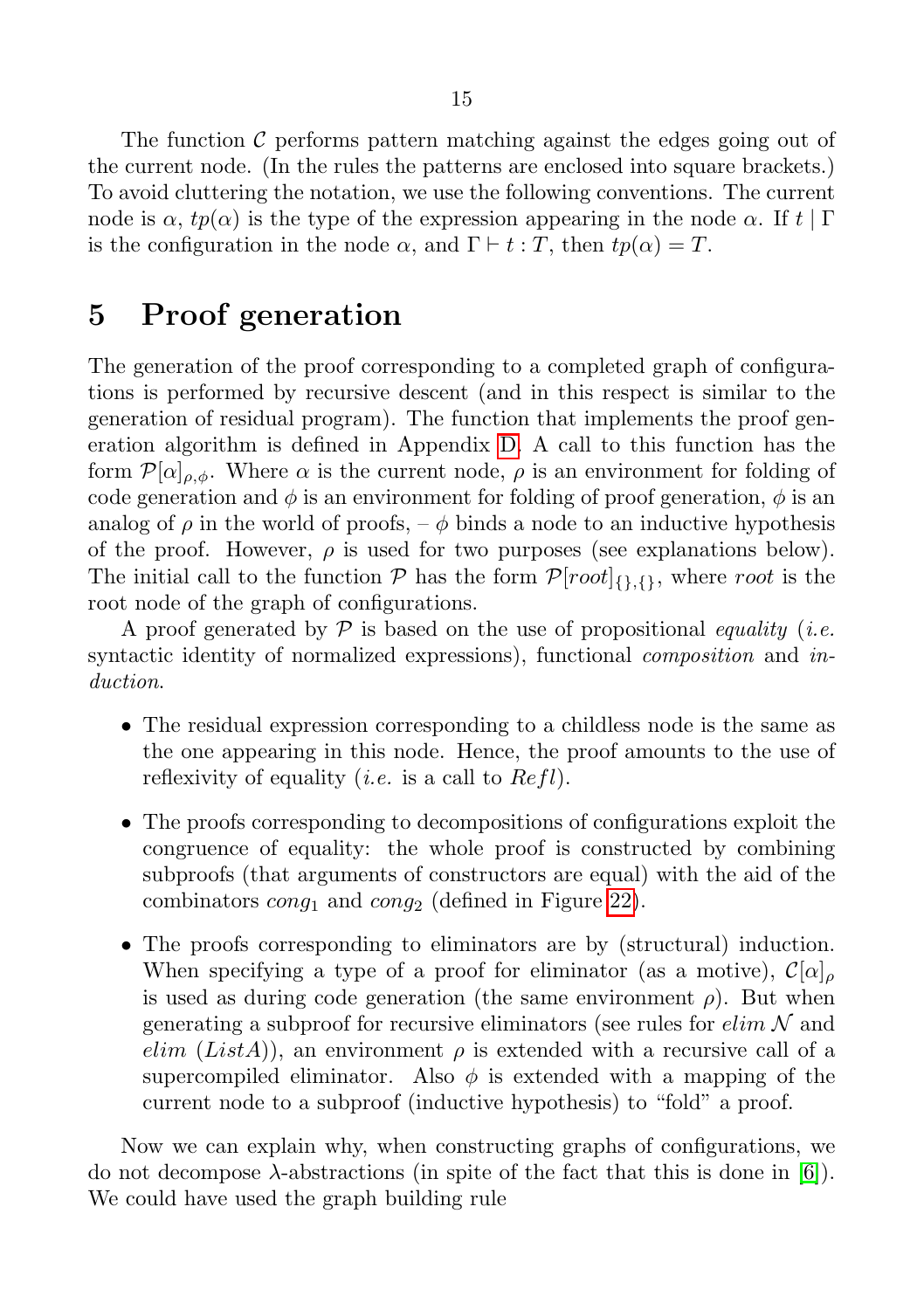and the corresponding code generation rule  
\n
$$
\mathcal{C} \left[ \begin{array}{c} \overbrace{\lambda(x:T).e \mid \Gamma} \xrightarrow{I(\lambda(T))} \overbrace{e \mid \Gamma, x : T} \\ \mathcal{C} \left[ \begin{array}{c} I(\lambda(T)) \\ \overbrace{\lambda_1} \end{array} \right]_e = I(\lambda(x:T) \mathcal{C}[\alpha_1]_\rho) \end{array} \right]
$$

However, it would be unclear how to generate a proof of correctness (based on intensional equality)?

Note that the same graph of configurations is used both for generating the residual program and for generating the proof. If TT Lite SC would have been implemented in "direct" style (without explicit graphs of configurations) like in [\[1\]](#page-16-9), such reuse would be problematic, which would produce a negative effect on the modularity of our design.

## <span id="page-15-0"></span>6 Conclusions

We have developed and implemented a *certifying* supercompiler TT Lite SC, which takes an input program and produces a residual program paired with a proof of the fact that the residual program is equivalent to the input one.

As far as we can judge from the literature, this is the first implementation of a certifying supercompiler for a non-trivial higher-order functional language.

A proof generated by TT Lite SC can be verified by a type checker of TT Lite Core which is independent from TT Lite SC and is not based on supercompilation. This is essential in cases where the reliability of results obtained by supercompilation is of fundamental importance. For example, when supercompilation is used for purposes of program analysis and verification.

Some "technical" details in the design of TT Lite SC are also of interest.

- ∙ The subject language of the supercompiler is a total, statically typed, higher-order functional language. Namely, this is the language of Martin-Löf's type theory (in its monomorphic version).
- ∙ The proof language is the same as the subject language of the supercompiler.
- ∙ Recursive functions in the subject language are written in a well-structured way, by means of "eliminators". An eliminator for an inductively defined data type performs both the case analysis and recursive calls.
- ∙ Driving is type-directed.

The main limitation of the current version of TT Lite SC is that it does not perform generalization of configurations. It would be interesting to investigate generalization in the context of certifying supercompilation.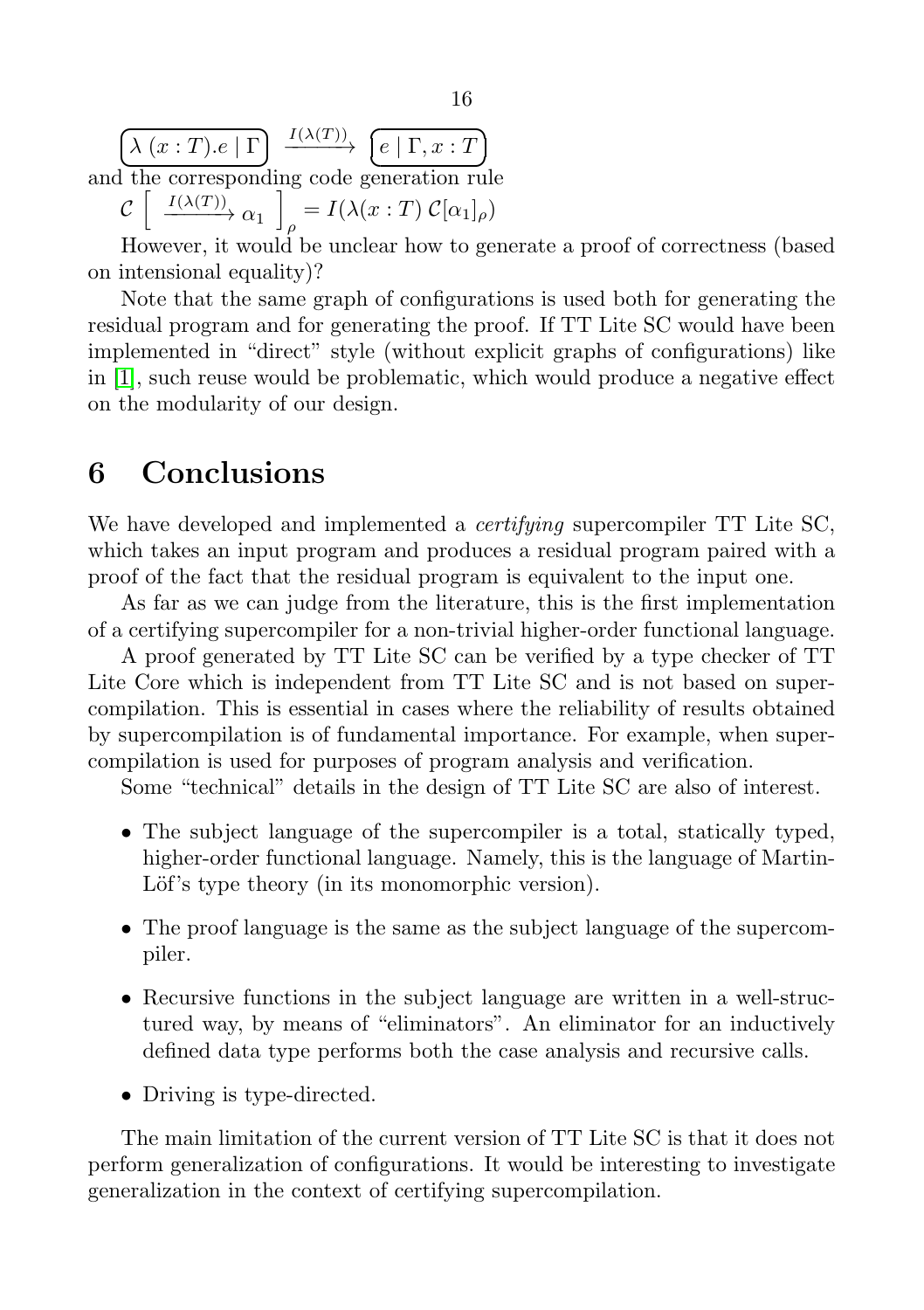# References

- <span id="page-16-9"></span>[1] M. Bolingbroke and S. Peyton Jones. Supercompilation by evaluation. In Proceedings of the third ACM Haskell symposium on Haskell, pages 135–146. ACM, 2010.
- <span id="page-16-6"></span>[2] R. Harper. Practical foundations for programming languages. Cambridge University Press, 2012.
- <span id="page-16-5"></span>[3] G. Hutton. A tutorial on the universality and expressiveness of fold. J. Funct. Program., 9:355–372, 1999.
- <span id="page-16-10"></span>[4] A. Klimov and S. Romanenko, editors. Third International Valentin Turchin Workshop on Metacomputation in Russia. Publishing House "University of Pereslavl", 2012.
- <span id="page-16-0"></span>[5] A. V. Klimov, I. G. Klyuchnikov, and S. A. Romanenko. Automatic verification of counter systems via domain-specific multi-result supercompilation. In Klimov and Romanenko [\[4\]](#page-16-10), pages 112–141.
- <span id="page-16-8"></span>[6] I. Klyuchnikov. Supercompiler HOSC 1.0: under the hood. Preprint 63, Keldysh Institute of Applied Mathematics, Moscow, 2009. URL: [http:](http://library.keldysh.ru/preprint.asp?id=2009-63) [//library.keldysh.ru/preprint.asp?id=2009-63](http://library.keldysh.ru/preprint.asp?id=2009-63).
- <span id="page-16-2"></span>[7] I. Klyuchnikov. Inferring and proving properties of functional programs by means of supercompilation. PhD thesis, Keldysh Institute of Applied Mathematics, 2010.
- <span id="page-16-4"></span>[8] I. Klyuchnikov. Supercompiler HOSC: proof of correctness. Preprint 31, Keldysh Institute of Applied Mathematics, Moscow, 2010. URL: [http:](http://library.keldysh.ru/preprint.asp?id=2010-31) [//library.keldysh.ru/preprint.asp?id=2010-31](http://library.keldysh.ru/preprint.asp?id=2010-31).
- <span id="page-16-1"></span>[9] I. Klyuchnikov and S. Romanenko. Proving the equivalence of higher-order terms by means of supercompilation. In Proceedings of the 7th international Andrei Ershov Memorial conference on Perspectives of Systems Informatics, volume 5947 of LNCS, pages 193–205. Springer, 2010.
- <span id="page-16-3"></span>[10] I. Klyuchnikov and S. Romanenko. Towards higher-level supercompilation. In Nemytykh [\[16\]](#page-17-12).
- <span id="page-16-7"></span>[11] I. G. Klyuchnikov and S. A. Romanenko. MRSC: a toolkit for building multi-result supercompilers. Preprint 77, Keldysh Institute of Applied Mathematics, 2011. URL: [http://library.keldysh.ru/preprint.asp?](http://library.keldysh.ru/preprint.asp?lg=e&id=2011-77) [lg=e&id=2011-77](http://library.keldysh.ru/preprint.asp?lg=e&id=2011-77).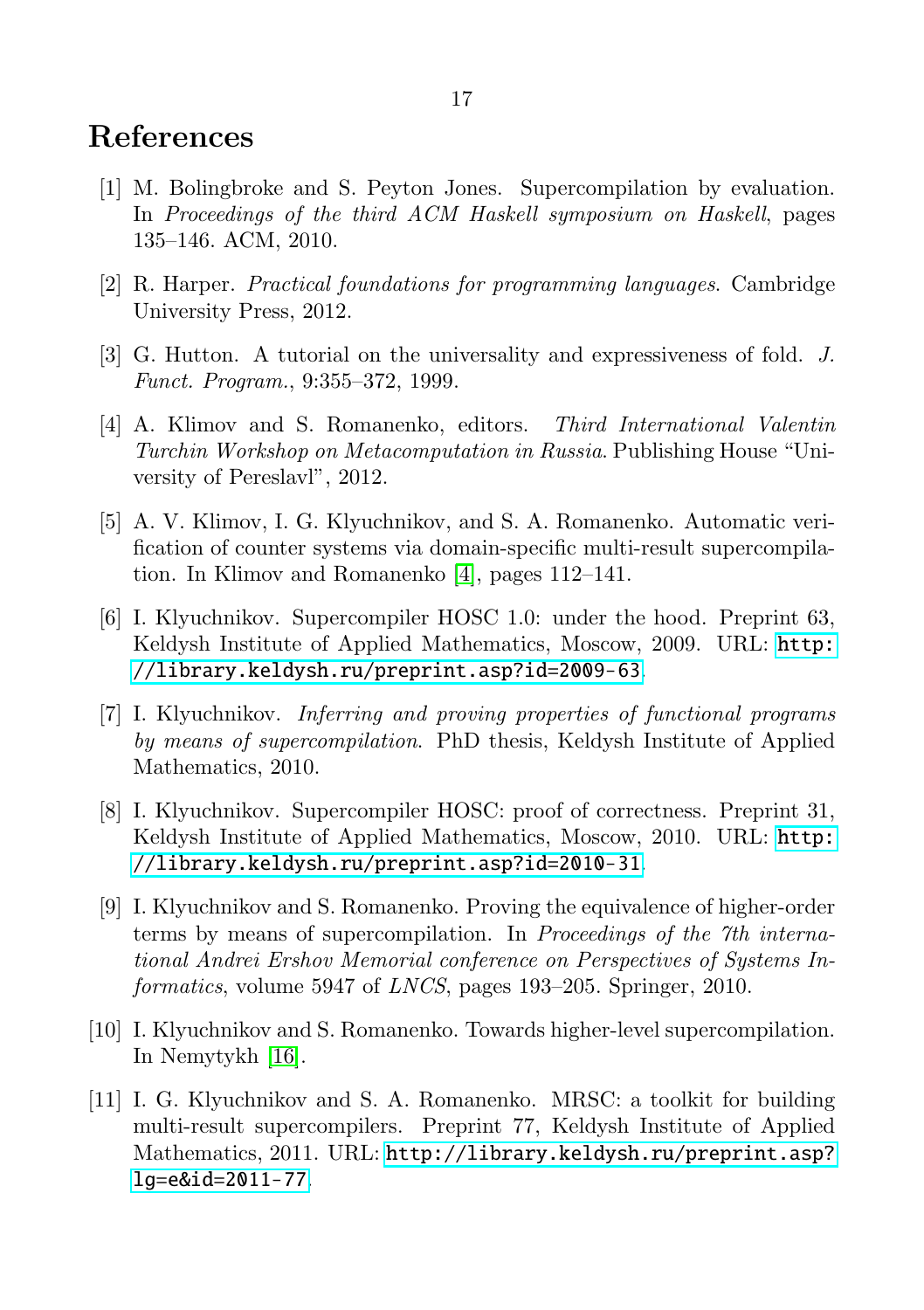- <span id="page-17-5"></span>[12] D. Krustev. A simple supercompiler formally verified in Coq. In Nemytykh [\[16\]](#page-17-12), pages 102–127.
- <span id="page-17-2"></span>[13] A. Lisitsa and A. Nemytykh. Verification as a parameterized testing (experiments with the SCP4 supercompiler). Programming and Computer Software, 33(1):14–23, 2007.
- <span id="page-17-11"></span>[14] A. Löh, C. McBride, and W. Swierstra. A tutorial implementation of a dependently typed lambda calculus. Fundamenta Informaticae, 21:1001– 1032, 2010.
- <span id="page-17-8"></span>[15] C. McBride. Elimination with a motive. In Selected papers from the International Workshop on Types for Proofs and Programs, volume 2277 of LNCS. Springer, 2002.
- <span id="page-17-12"></span>[16] A. Nemytykh, editor. Second International Valentin Turchin Memorial Workshop on Metacomputation in Russia. Publishing House "University of Pereslavl", 2010.
- <span id="page-17-3"></span>[17] A. P. Nemytykh and V. A. Pinchuk. Program transformation with metasystem transitions: Experiments with a supercompiler. In Perspectives of System Informatics, volume 1181 of LNCS. Springer, 1996.
- <span id="page-17-9"></span>[18] B. Nordström, K. Petersson, and J. M. Smith. *Programming in Martin*- $L\ddot{o}f's$  type theory. Oxford University Press, 1990.
- <span id="page-17-6"></span>[19] A. Pardo and S. da Rosa. Program transformation in Martin-Löf's type theory. In CADE-12, Workshop on Proof-search in type-theoretic languages, 1994.
- <span id="page-17-10"></span>[20] S. Thompson. Type theory and functional programming. Addison Wesley Longman Publishing Co., Inc., Redwood City, CA, USA, 1991.
- <span id="page-17-1"></span>[21] V. F. Turchin. The language Refal: The theory of compilation and metasystem analysis. Technical Report 20, Courant Institute, 1980.
- <span id="page-17-0"></span>[22] V. F. Turchin. The concept of a supercompiler. ACM Transactions on Programming Languages and Systems (TOPLAS), 8(3):292–325, 1986.
- <span id="page-17-4"></span>[23] V. F. Turchin. Supercompilation: Techniques and results. In Perspectives of System Informatics, volume 1181 of LNCS. Springer, 1996.
- <span id="page-17-7"></span>[24] P. van der Walt and W. Swierstra. Engineering proof by reflection in Agda. In R. Hinze, editor, Implementation and Application of Functional Languages - 24th International Symposium, 2012.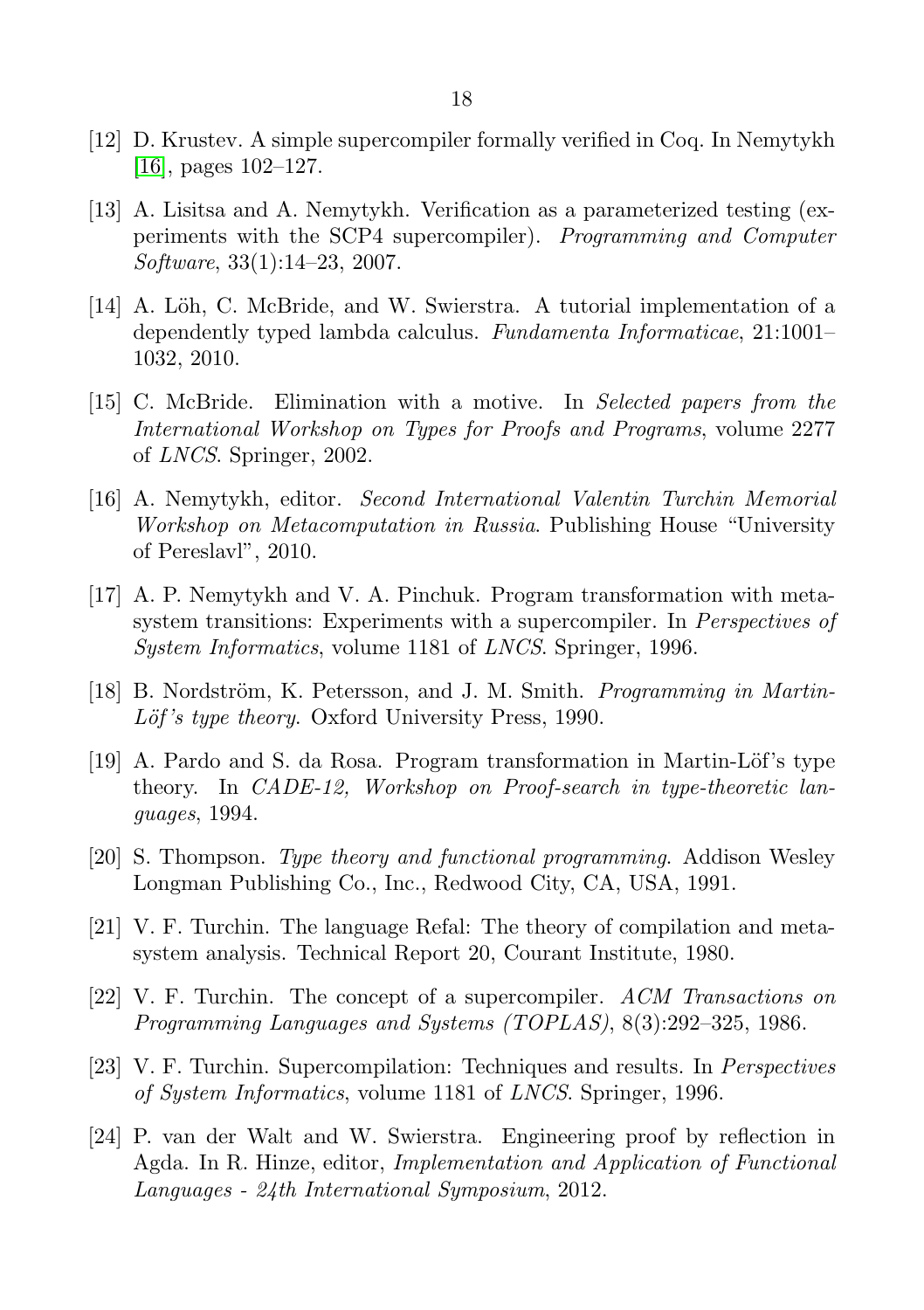| (v)                                | $\Gamma, x: T \vdash x: \llbracket T \rrbracket_{\Gamma}$                                                                                                                                                                                                                            |
|------------------------------------|--------------------------------------------------------------------------------------------------------------------------------------------------------------------------------------------------------------------------------------------------------------------------------------|
| $(\llbracket v \rrbracket)$        | $[[x]]_{\Gamma, x:=t} = [[t]]_{\Gamma}$                                                                                                                                                                                                                                              |
|                                    | Figure 6: TT: variables                                                                                                                                                                                                                                                              |
| $(\mathcal{U})$                    | $\mathcal{U}_n : \mathcal{U}_{n+1}$                                                                                                                                                                                                                                                  |
|                                    | Figure 7: TT: universes                                                                                                                                                                                                                                                              |
| $(\Pi F)$                          | $\Gamma \vdash A : \mathcal{U}_m \quad \Gamma, x : \llbracket A \rrbracket_{\Gamma} \vdash B(x) : \mathcal{U}_n$<br>$\Gamma \vdash \Pi(x:A). B(x): \mathcal{U}_{max(m,n)}$                                                                                                           |
| $(\Pi I)$                          | $\Gamma \vdash A : \mathcal{U}_m \quad \Gamma, x : \llbracket A \rrbracket_{\Gamma} \vdash t(x) : B(x)$<br>$\Gamma \vdash \lambda(x:A) . t(x) : [\Pi(x:A) . B(x)]_{\Gamma}$                                                                                                          |
| $( \Pi E)$                         | $\Gamma \vdash f : \Pi(x:A) . B(x) \quad \Gamma \vdash t : A$<br>$\Gamma \vdash f t : \llbracket B(x) \rrbracket_{\Gamma, x := t}$                                                                                                                                                   |
| $(\llbracket \Pi F \rrbracket)$    | $[\![\Pi(x:A),B(x)]\!]_{\Gamma} = \Pi(x: [\![A]\!]_{\Gamma}). [\![B(x)]\!]_{\Gamma}$                                                                                                                                                                                                 |
| $(\llbracket \Pi I \rrbracket)$    | $[\![\lambda(x:A).t(x)]\!]_{\Gamma} = \lambda(x: [\![A]\!]_{\Gamma}). [\![t(x)]\!]_{\Gamma}$                                                                                                                                                                                         |
| $(\llbracket \Pi E \rrbracket)$    | $[[f\ t]]_{\Gamma} = [[f]]_{\Gamma}[[t]]_{\Gamma}]_{\Gamma}$                                                                                                                                                                                                                         |
| $(\lceil \Pi E \rceil)$            | $[(\lambda(x:A).t(x))u]_{\Gamma} = [[t(x)]_{\Gamma,x:=u}]$                                                                                                                                                                                                                           |
|                                    | Figure 8: TT: dependent functions (products)                                                                                                                                                                                                                                         |
| $(\Sigma F)$                       | $\Gamma \vdash A : \mathcal{U}_m \quad \Gamma, x : \llbracket A \rrbracket_{\Gamma} \vdash B(x) : \mathcal{U}_n$<br>$\Gamma \vdash \Sigma(x:A). B(x): \mathcal{U}_{max(m,n)}$                                                                                                        |
| $(\Sigma I)$                       | $\Gamma \vdash \Sigma(x:A) \ldotp B(x) : \mathcal{U}_k \quad \Gamma, t_1 : \llbracket A \rrbracket_{\Gamma} \vdash t_2 : \llbracket B(x) \rrbracket_{\Gamma,x:=t_1}$<br>$\Gamma \vdash \sigma (\Sigma(x:A), B(x)) t_1 t_2 : \llbracket \Sigma(x:A), B(x) \rrbracket_{\Gamma}$        |
|                                    | $\Gamma \vdash \Sigma(x:A) . B(x) : \mathcal{U}_k \quad \Gamma \vdash p : \llbracket \Sigma(x:A) . B(x) \rrbracket_{\Gamma}$                                                                                                                                                         |
| $(\Sigma E)$                       | $\Gamma \vdash m : [\Pi(z : \Sigma(x : A) . B(x)) \mathcal{U}_k]_{\Gamma}$<br>$\Gamma \vdash f : [\Pi(x:A), \Pi(y:B(x)), m (\sigma (\Sigma(x:A), B(x)) x y)]_{\Gamma}$<br>$elim\left(\Sigma(x:A),B\right)m\,f\,p:\left[\!\left[m\,p\right]\!\right]_{\Gamma}$                        |
| $(\llbracket \Sigma F \rrbracket)$ | $[\![\Sigma(x:A),B(x)]\!]_{\Gamma}=\Sigma(x:[\![A]\!]_{\Gamma}).\,[\![B(x)]\!]_{\Gamma}$                                                                                                                                                                                             |
| $(\llbracket \Sigma I \rrbracket)$ | $[\![\sigma(\Sigma(x:A),B(x))\,t_1\,t_2]\!]_\Gamma = \sigma[\![\Sigma(x:A),B(x)]\!]_\Gamma\,[\![t_1]\!]_\Gamma\,[\![t_2]\!]_\Gamma$                                                                                                                                                  |
| $(\llbracket \Sigma E \rrbracket)$ | $\llbracket \text{elim}(\Sigma(x:A), B(x)) \, m \, f \, p \rrbracket_{\Gamma} =$<br>$\llbracket \text{elim} \llbracket \Sigma(x:A), B(x) \rrbracket_{\Gamma} \llbracket m \rrbracket_{\Gamma} \llbracket f \rrbracket_{\Gamma} \llbracket p \rrbracket_{\Gamma} \rrbracket_{\Gamma}$ |
| $(\lceil \Sigma E \rceil)$         | $\lceil \text{elim}(\Sigma(x:A), B(x)) \, m \, f \, (\sigma \, (\Sigma(x:A), B(x)) \, t_1 \, t_2) \rceil_{\Gamma} = \lbrack \rbrack f \, t_1 \, t_2 \rbrack \rbrack_{\Gamma}$                                                                                                        |

<span id="page-18-0"></span>A Formation, Introduction and Elimination Rules

Figure 9: TT: dependent sums (pairs)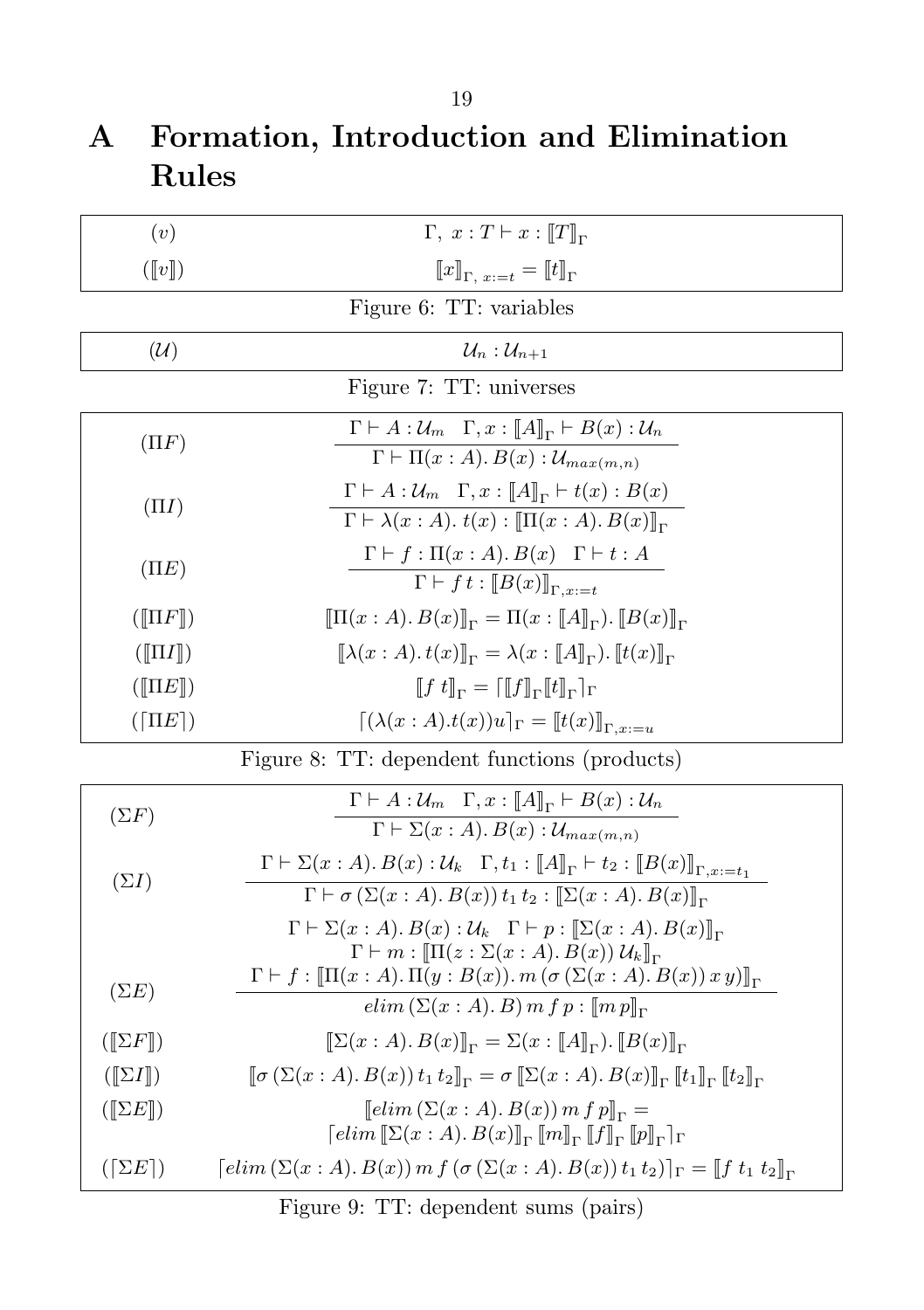| $(+F)$                         | $\Gamma \vdash A : \mathcal{U}_m \quad \Gamma \vdash B : \mathcal{U}_n$<br>$\Gamma \vdash A + B : \mathcal{U}_{max(m,n)}$                                                                                                                                                                               |
|--------------------------------|---------------------------------------------------------------------------------------------------------------------------------------------------------------------------------------------------------------------------------------------------------------------------------------------------------|
| $(+I_1)$                       | $\Gamma \vdash A + B : U_k \quad \Gamma \vdash a : \llbracket A \rrbracket_{\Gamma}$<br>$\Gamma \vdash Inl (A + B) a : [(A + B)]_{\Gamma}$                                                                                                                                                              |
| $(+I_2)$                       | $\Gamma \vdash A + B : U_k \quad \Gamma \vdash b :   B  _{\Gamma}$<br>$\Gamma \vdash \textit{Inr } (A + B) b : [(A + B)]_{\Gamma}$                                                                                                                                                                      |
|                                | $\Gamma \vdash A + B : U_k \quad \Gamma \vdash m : [\![ \Pi(x : A + B) . U_k ]\!]_{\Gamma}$<br>$\Gamma \vdash f_l : \llbracket \Pi(x:A), m \ (Inl \ (A+B) x) \rrbracket_{\Gamma}$<br>$\Gamma \vdash f_r : \llbracket \Pi(x:A), m \ (Inv(A+B) x) \rrbracket_r$                                           |
| $(+E)$                         | $\Gamma\vdash t:\ A+B\ _{\Gamma}$<br>$\Gamma \vdash elim (A + B) m f_l f_r t : [m t]_{\Gamma}$                                                                                                                                                                                                          |
| $(\  + F \ )$                  | $  A + B  _{\Gamma} =   A  _{\Gamma} +   B  _{\Gamma}$                                                                                                                                                                                                                                                  |
| $($   + $I_1$   )              | $[Inl (A + B) a]_{\Gamma} = Inl (A + B)_{\Gamma}  a_{\Gamma} $                                                                                                                                                                                                                                          |
| $(\llbracket +I_2 \rrbracket)$ | $[\![\ln r\ (A+B)\ b]\!]_{\Gamma} = \ln r\ [[(A+B)]\!]_{\Gamma} \ [b]\!]_{\Gamma}$                                                                                                                                                                                                                      |
| $(\llbracket +E \rrbracket)$   | $\left[\left\  \text{elim}\left(A+B\right)\right) m f_l f_r v \right]_{\Gamma} =$<br>$\llbracket elim \llbracket A + B \rrbracket_{\Gamma} \llbracket m \rrbracket_{\Gamma} \llbracket f_l \rrbracket_{\Gamma} \llbracket f_r \rrbracket_{\Gamma} \llbracket v \rrbracket_{\Gamma} \rrbracket_{\Gamma}$ |
| $(\lceil +E_1 \rceil)$         | $[elim (A + B) m f_l f_r (Inl (A + B) a)]_{\Gamma} =   f_l a  _{\Gamma}$                                                                                                                                                                                                                                |
| $( +E_2 )$                     | $\left[ \text{elim}(A+B) \text{m} \text{f}_{l} \text{f}_{r} \left( \text{Inv}(A+B) \text{b} \right) \right]_{\Gamma} = \left[ \text{f}_{r} \text{b} \right]_{\Gamma}$                                                                                                                                   |

Figure 10: TT: coproducts (sums)

| $(\perp F)$            | $\Gamma \vdash \bot : \mathcal{U}_0$                                                                                                                                                                                                                    |
|------------------------|---------------------------------------------------------------------------------------------------------------------------------------------------------------------------------------------------------------------------------------------------------|
| $(\top F)$             | $\Gamma \vdash \top : \mathcal{U}_0$                                                                                                                                                                                                                    |
| (TI)                   | $\Gamma \vdash \star : \top$                                                                                                                                                                                                                            |
| $(\perp E)$            | $\Gamma \vdash m : [\![ \Pi(x:\bot) . \mathcal{U}_k ]\!]_\Gamma \quad \Gamma \vdash t : \bot$<br>$\Gamma \vdash elim \perp m t : \llbracket m t \rrbracket_{\Gamma}$                                                                                    |
| (TE)                   | $\Gamma \vdash m : \llbracket \Pi(x : \top) . \mathcal{U}_k \rrbracket_{\Gamma} \quad \Gamma \vdash f : \llbracket m \star \rrbracket_{\Gamma} \quad \Gamma \vdash t : \top$<br>$\Gamma \vdash elim \top m f t : \ m t\ _{\Gamma}$                      |
| $(\Vert \bot E \Vert)$ | $\Vert e\overline{\lim} \perp m t \Vert_{\Gamma} = e\overline{\lim} \perp \Vert m \Vert_{\Gamma} \Vert t \Vert_{\Gamma}$                                                                                                                                |
| $(\Vert \top E \Vert)$ | $\llbracket \text{elim } \top \text{ m } f \text{ } t \rrbracket_{\Gamma} = \llbracket \text{elim } \top \text{ } \llbracket \text{m} \rrbracket_{\Gamma} \text{ } \llbracket f \rrbracket_{\Gamma} \text{ } \llbracket t \rrbracket_{\Gamma} \text{ }$ |
| $E\cup$                | $\left[e\right] \lim \top m f \star \vert_{\Gamma} = \left[ f \star \right]_{\Gamma}$                                                                                                                                                                   |

Figure 11: TT: the empty (bottom) type and the unit type

20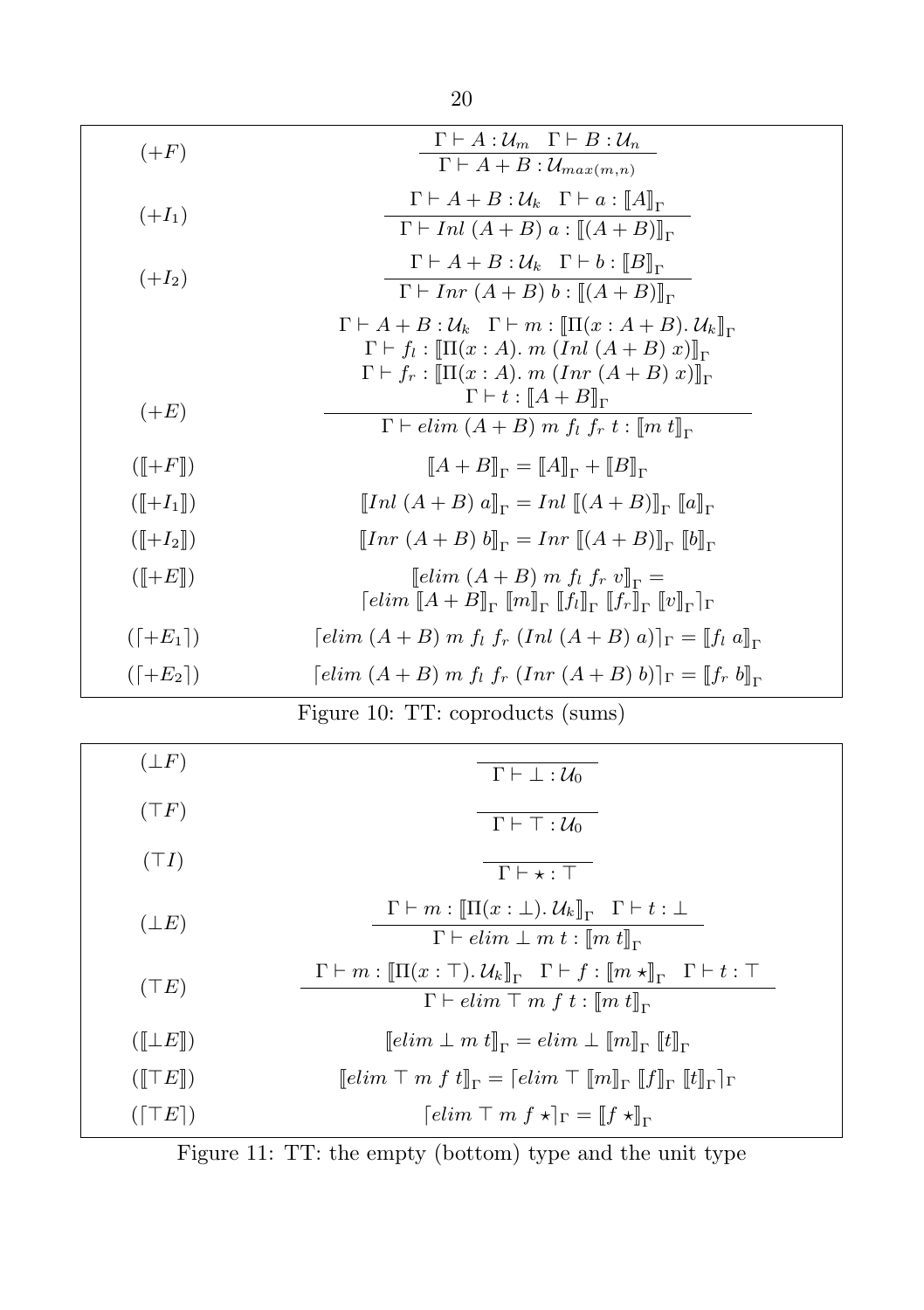| (NF)                            | $\Gamma \vdash \mathbb{N} : \mathcal{U}_0$                                                                                                                                                                                                         |
|---------------------------------|----------------------------------------------------------------------------------------------------------------------------------------------------------------------------------------------------------------------------------------------------|
| $(NI_1)$                        | $\Gamma \vdash 0 : \mathbb{N}$                                                                                                                                                                                                                     |
| $(NI_2)$                        | $\Gamma\vdash n:\mathbb{N}$<br>$\Gamma \vdash Succ\ n : \mathbb{N}$                                                                                                                                                                                |
|                                 | $\Gamma \vdash m : \llbracket \Pi(x : \mathbb{N}). \mathcal{U}_k \rrbracket_{\Gamma}$<br>$\Gamma\vdash f_0: \llbracket m\ 0 \rrbracket_{\Gamma}$<br>$\Gamma \vdash f_s : \llbracket \Pi(x : \mathbb{N}) (y : m x), m (Succ x) \rrbracket_{\Gamma}$ |
| (NE)                            | $\Gamma \vdash n : \mathbb{N}$<br>$\Gamma \vdash elim \otimes m \; f_0 \; f_s \; n : \llbracket m \; n \rrbracket_{\Gamma}$                                                                                                                        |
| $(\lVert \mathbb{N}I_2 \rVert)$ | $\ Succ n\ _{\mathcal{F}} = Succ \ n\ _{\mathcal{F}}$                                                                                                                                                                                              |
| $(\ NE\ )$                      | $[[elim\ N\ m\ f_0\ f_s\ n]]_{\Gamma}=[elim\ N\ [m]_{\Gamma}\ [f_0]_{\Gamma}\ [f_s]_{\Gamma}\ [n]_{\Gamma}]_{\Gamma}$                                                                                                                              |
| $(\lceil NE_1 \rceil)$          | $\lceil \text{elim}\ \mathbb{N}\ m\ f_0\ f_s\ 0 \rceil_{\Gamma} = \lceil \text{f}_0 \rceil_{\Gamma}$                                                                                                                                               |
| $( NE_2 )$                      | $\lceil \text{elim}\ \mathbb{N} \ m \ \text{for} \ \text{fs} \ ( \text{Succ } n ) \rceil_{\Gamma} = \lceil \text{fs} \ n \ (\text{elim}\ \mathbb{N} \ m \ \text{fo} \ \text{fs} \ n ) \rceil_{\Gamma}$                                             |
|                                 |                                                                                                                                                                                                                                                    |

Figure 12: TT: natural numbers

| (List F)                 | $\Gamma\vdash A:\mathcal{U}_k$<br>$\Gamma \vdash List A : U_k$                                                                                                                                                             |
|--------------------------|----------------------------------------------------------------------------------------------------------------------------------------------------------------------------------------------------------------------------|
| $(List I_1)$             | $\Gamma \vdash List A : \mathcal{U}_k$<br>$\Gamma \vdash Nil (List A) : \llbracket List A \rrbracket_{\Gamma}$                                                                                                             |
| $(List I_2)$             | $\Gamma\vdash List A:\mathcal{U}_k\quad\Gamma\vdash t_1:\ A\ _{\Gamma}\quad\Gamma\vdash t_2:\ List\ A\ _{\Gamma}$<br>$\Gamma \vdash Cons$ ( <i>List A</i> ) $t_1$ $t_2$ : [ <i>List A</i> ] <sub><math>\Gamma</math></sub> |
|                          | $\Gamma \vdash List A : \mathcal{U}_n \quad \Gamma \vdash m : [\Pi(x : List A) . \mathcal{U}_k]_{\Gamma}$<br>$\Gamma \vdash f_s : \llbracket \Pi(x:A) \ (y:List\ A) \ (z:m\ y) .\ m \ (Cons\ A\ x\ y) \rrbracket_{\Gamma}$ |
| (List E)                 | $\Gamma \vdash t : \llbracket List A \rrbracket_{\Gamma} \quad \Gamma \vdash f_0 : \llbracket m \ (Nil \ A) \rrbracket_{\Gamma}$<br>$\Gamma \vdash elim (List A) m f_0 f_s t : [m t]_{\Gamma}$                             |
| $(\Vert List F \Vert)$   | $\ List\ A\ _{\Gamma}=List\ \ A\ _{\Gamma}$                                                                                                                                                                                |
| $(\Vert List I_1 \Vert)$ | $[Nil (List A)]_{\Gamma} = Nil [List A]$                                                                                                                                                                                   |
| $(\Vert List I_2 \Vert)$ | $[Cons (List A) t_1 t_2]_{\Gamma} = Cons [List A]_{\Gamma}  t_1 _{\Gamma}  t_2 _{\Gamma}$                                                                                                                                  |
| $(\Vert List \ E \Vert)$ | $\left\Vert e\right\Vert$ im (List A) m $f_0$ $f_1$ t $\right\Vert_{\Gamma} =$<br>$\ elim\ List\ A\ _{\Gamma}\ m\ _{\Gamma}\ f_0\ _{\Gamma}\ f_1\ _{\Gamma}\ t\ _{\Gamma}\ r\ _{\Gamma}$                                   |
| $( List E_1 )$           | $\left[e\right]$ ( <i>List A</i> ) <i>m</i> $f_0$ $f_1$ ( <i>Nil</i> ( <i>List A</i> )) $\vert_{\Gamma} = \Vert f_0 \Vert_{\Gamma}$                                                                                        |
| $( List E_2 )$           | $\lceil$ elim (List A) m f <sub>0</sub> f <sub>1</sub> (Cons (List A) t <sub>1</sub> t <sub>2</sub> ) $\rceil$ <sub>F</sub> =<br>$   f_1 t_1 t_2 (elim (List A) m f_0 f_s t_2)   _{\Gamma}$                                |

Figure 13: TT: lists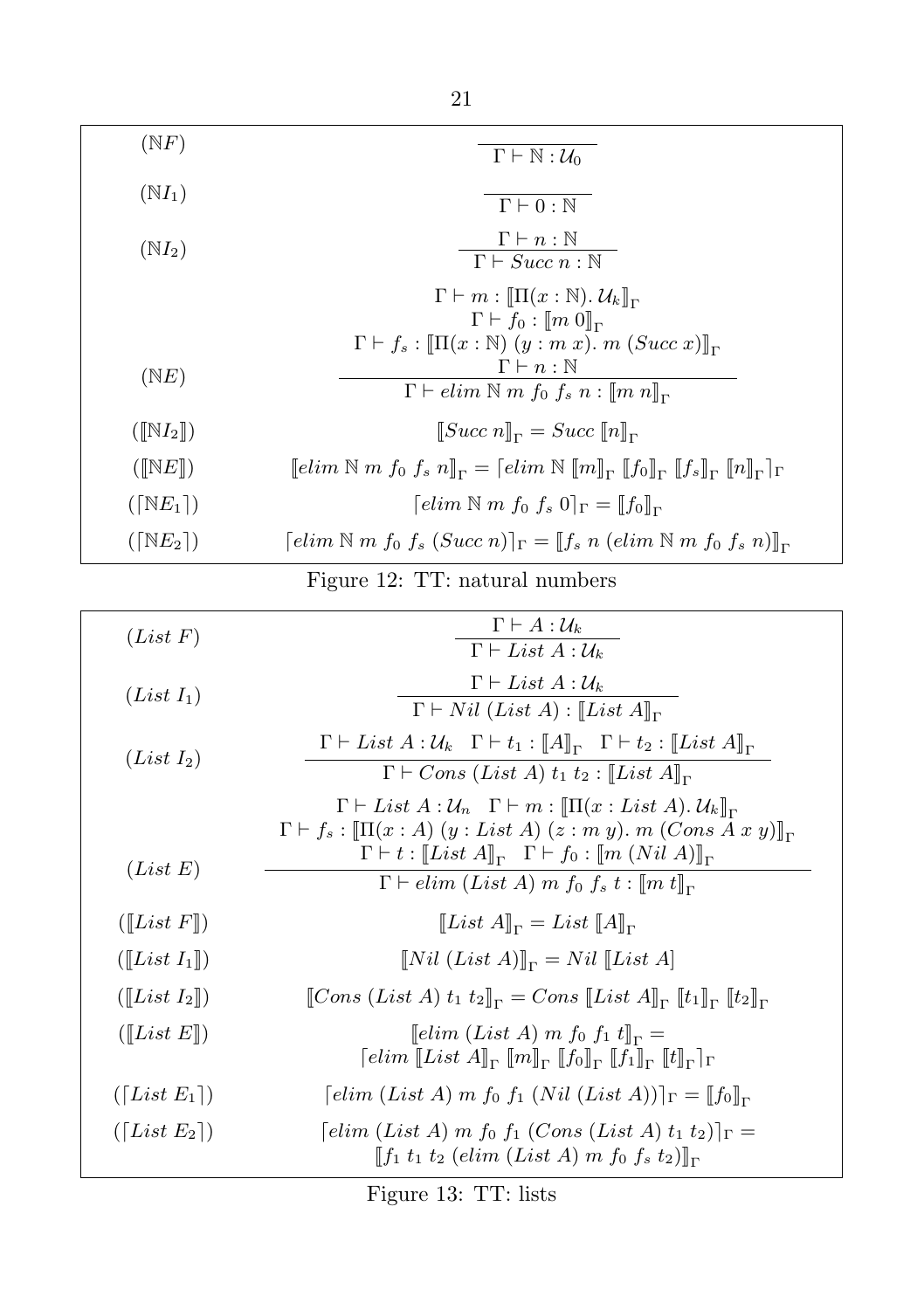| $(\mathcal{I} F)$                                                                                                                                                                                                                                                                                           |                                                                                                                                                                                                     | $\Gamma \vdash A : \mathcal{U}_m \quad \Gamma \vdash t_1 : \llbracket A \rrbracket_{\Gamma} \quad \Gamma \vdash t_2 : \llbracket A \rrbracket_{\Gamma}$<br>$\Gamma \vdash \mathcal{I} A t_1 t_2 : \mathcal{U}_m$ |           |  |
|-------------------------------------------------------------------------------------------------------------------------------------------------------------------------------------------------------------------------------------------------------------------------------------------------------------|-----------------------------------------------------------------------------------------------------------------------------------------------------------------------------------------------------|------------------------------------------------------------------------------------------------------------------------------------------------------------------------------------------------------------------|-----------|--|
| $(\mathcal{I}I)$                                                                                                                                                                                                                                                                                            | $\Gamma \vdash A : \mathcal{U}_m \quad \Gamma \vdash t : \llbracket A \rrbracket_{\Gamma}$<br>$\Gamma \vdash \text{Refl } A t : [\mathcal{I} A t t]_{\Gamma}$                                       |                                                                                                                                                                                                                  |           |  |
| $\Gamma \vdash \mathcal{I} \ A \ t_1 \ t_2 : \mathcal{U}_k \quad \Gamma \vdash eq : [\mathcal{I} \ A \ t_1 \ t_2]_{\Gamma}$<br>$\Gamma \vdash m : \llbracket \Pi(x:A)(y:A)(z: \mathcal{I} A x y). \mathcal{U}_k \rrbracket_{\Gamma}$<br>$\Gamma \vdash f : [\Pi(x:A), m \ x \ x \ (Refl \ A \ x)]_{\Gamma}$ |                                                                                                                                                                                                     |                                                                                                                                                                                                                  |           |  |
| (IE)                                                                                                                                                                                                                                                                                                        | $elim (\mathcal{I} A t_1 t_2) m f eq : [m t_1 t_2 eq]_{\Gamma}$                                                                                                                                     |                                                                                                                                                                                                                  |           |  |
| $(\mathcal{Z}F\mathcal{Z})$                                                                                                                                                                                                                                                                                 | $[\![\mathcal{I}\,A\,t_1\,t_2]\!]_{\Gamma}=\mathcal{I}\,[\![A]\!]_{\Gamma}\,[\![t_1]\!]_{\Gamma}\,[\![t_2]\!]_{\Gamma}$                                                                             |                                                                                                                                                                                                                  |           |  |
| $(\llbracket \mathcal{I}I \rrbracket)$                                                                                                                                                                                                                                                                      | $\llbracket \text{Refl } A t \rrbracket_{\scriptscriptstyle\Gamma} = \text{Refl } \llbracket A \rrbracket_{\scriptscriptstyle\Gamma} \llbracket t \rrbracket_{\scriptscriptstyle\Gamma}$            |                                                                                                                                                                                                                  |           |  |
| $(\llbracket \mathcal{I} E \rrbracket)$                                                                                                                                                                                                                                                                     | $[[elim (\mathcal{I} A t_1 t_2) m f eq]]_{\Gamma} = [[elim [[\mathcal{I} A t_1 t_1]]_{\Gamma} [[m]]_{\Gamma} [[p]]_{\Gamma} [[eq]]_{\Gamma} ]_{\Gamma}$                                             |                                                                                                                                                                                                                  |           |  |
| $(\lceil \mathcal{I} E \rceil)$                                                                                                                                                                                                                                                                             | $\lceil \operatorname{elim} (\mathcal{I} \mathit{A} t_1 t_2) \mathit{m} \mathit{f} \left( \operatorname{Refl} \mathit{A} t_3 \right) \rceil_{\Gamma} = \lceil \operatorname{f} t_3 \rceil_{\Gamma}$ |                                                                                                                                                                                                                  |           |  |
| Figure 14: TT: equality                                                                                                                                                                                                                                                                                     |                                                                                                                                                                                                     |                                                                                                                                                                                                                  |           |  |
| nv(x t)                                                                                                                                                                                                                                                                                                     | $= x$                                                                                                                                                                                               | $nv(\text{elim }\perp m x)$                                                                                                                                                                                      | $= x$     |  |
| $nv(t_1, t_2)$                                                                                                                                                                                                                                                                                              | $= nv(t_1)$                                                                                                                                                                                         | $nv(\text{elim }\perp m\text{ }t)$                                                                                                                                                                               | $= nv(t)$ |  |
|                                                                                                                                                                                                                                                                                                             | $nv(\text{elim}(\Sigma(x:A),B)) \text{m} f x) = x$                                                                                                                                                  | $nv(elim \top m f x)$                                                                                                                                                                                            | $= x$     |  |
|                                                                                                                                                                                                                                                                                                             | $nv(\text{elim}(\Sigma(x:A),B) \text{m f} t) = nv(t)$                                                                                                                                               | $nv(elim \top m f t)$                                                                                                                                                                                            | $= nv(t)$ |  |
|                                                                                                                                                                                                                                                                                                             | $nv(\text{elim }(A+B) \text{ m } f_l f_r x) = x$<br>$nv(\text{elim }(A+B) \text{ m } f_l f_r t) = nv(t)$                                                                                            | $nv(\text{elim }\mathbb{N} \text{ m f}_0 f_s x) = x$<br>$nv(\text{elim}\,\mathbb{N}\,\text{m}\,\text{f}_0\,\text{f}_s\,\text{t})$                                                                                | $= nv(t)$ |  |
|                                                                                                                                                                                                                                                                                                             | $nv(\text{elim}(List A) m f_0 f_s x) = x$                                                                                                                                                           | $nv(\text{elim} (\mathcal{I} A t_1 t_2) m f x) = x$                                                                                                                                                              |           |  |

<span id="page-21-0"></span> $nv( \text{elim } ( \text{List } A) \text{ m } f_0 \text{ } f_s \text{ } t ) = nv(t)$   $nv( \text{elim } ( \mathcal{I} \text{ } A \text{ } t_1 \text{ } t_2) \text{ m } f \text{ } t ) = nv(t)$ Figure 15: Finding the neutral variable of a term

 $\overline{\phantom{a}}$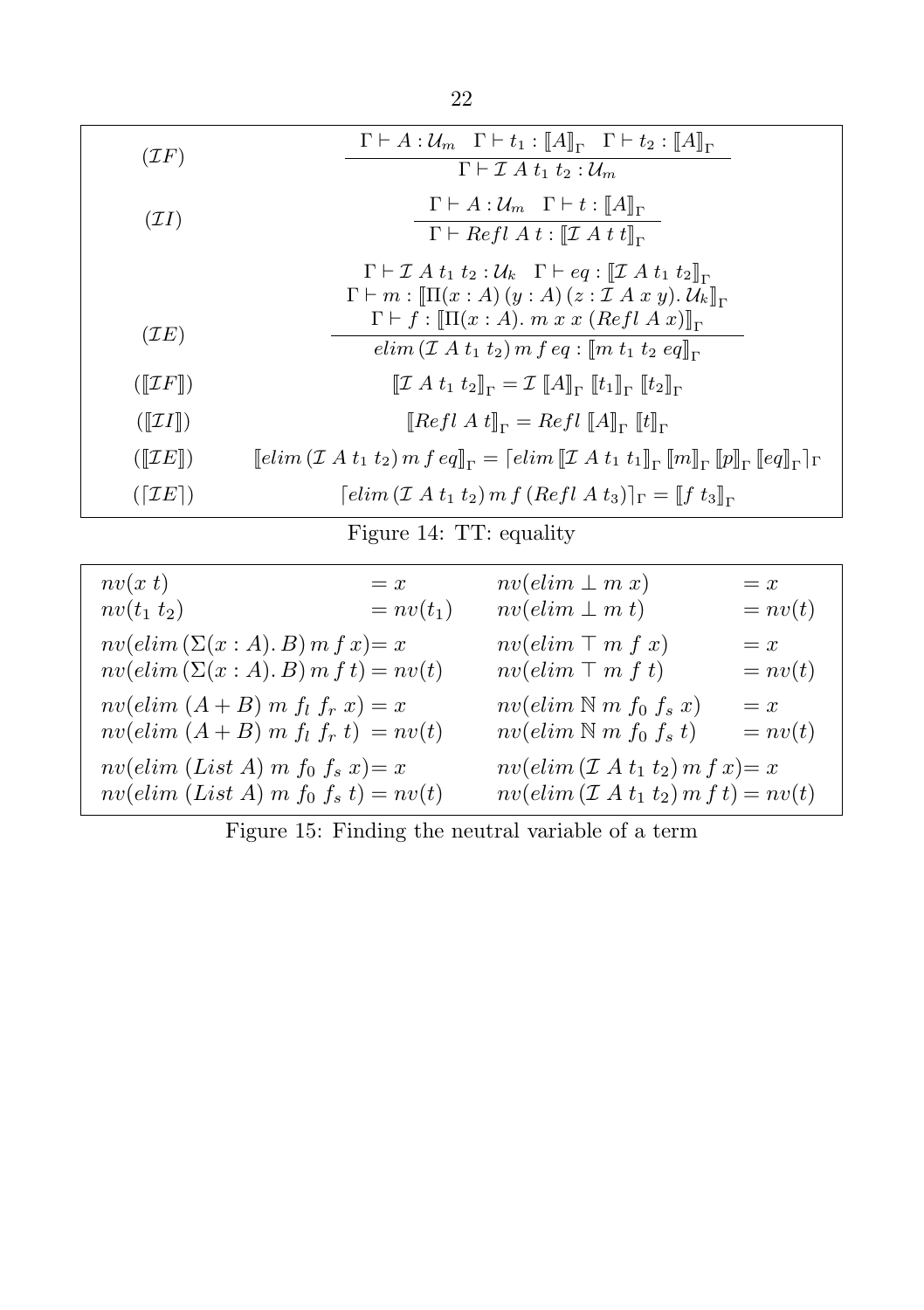

#### <span id="page-22-0"></span>B Supercompilation rules

Figure 16: Building graphs of configurations: part 1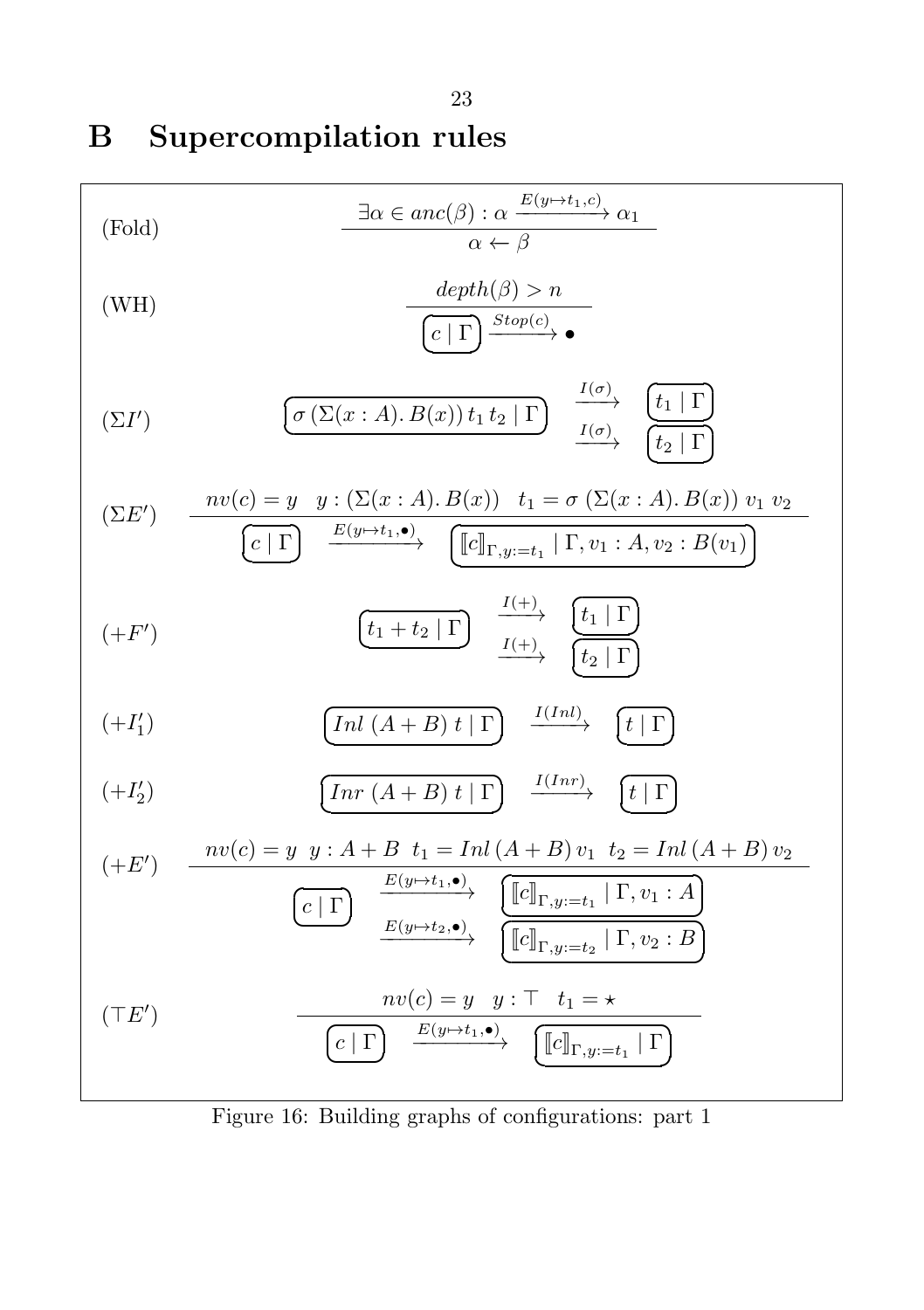$$
(NI_{2}')
$$
\n
$$
(M_{2}')
$$
\n
$$
f_{1} = 0 \quad t_{2} = Succ \, v_{1} \quad t_{r} = [c]_{\Gamma, y:=v_{1}}
$$
\n
$$
(NE')
$$
\n
$$
t_{1} = 0 \quad t_{2} = Succ \, v_{1} \quad t_{r} = [c]_{\Gamma, y:=v_{1}}
$$
\n
$$
(C|\Gamma) \xrightarrow{E(y \to t_{1}, \bullet)} \text{[C]_{\Gamma, y:=t_{2}} |\Gamma, v_{1}: \mathbb{N})}
$$
\n
$$
(I \, F')
$$
\n
$$
(I \, F')
$$
\n
$$
(I \, F')
$$
\n
$$
T \, A \, t_{1} \, t_{2} |\Gamma) \xrightarrow{I(1)} \text{[C]_{\Gamma, y:=t_{2}} |\Gamma, v_{1}: \mathbb{N})}
$$
\n
$$
(I \, F')
$$
\n
$$
(List \, F')
$$
\n
$$
(List \, F')
$$
\n
$$
(List \, F') \xrightarrow{List \, t |\Gamma} \xrightarrow{I(Rest)} \text{[A}|\Gamma]
$$
\n
$$
(List \, F')
$$
\n
$$
(List \, F') \xrightarrow{I(Const \, A) \, t_{1} \, t_{2} |\Gamma} \xrightarrow{I(Cons)} \text{[C]_{\Gamma}} \text{[C]_{\Gamma}}
$$
\n
$$
(List \, E') \xrightarrow{t_{1} = Nil (List \, A) \, t_{1} \, t_{2} = Cons (List \, A) \, v_{1} \, v_{2} \quad t_{r} = [c]_{\Gamma, y:=v_{2}}
$$
\n
$$
(List \, E') \xrightarrow{t_{1} = Nil (List \, A) \, t_{2} = Cons (List \, A) \, v_{1} \, v_{2} \quad t_{r} = [c]_{\Gamma, y:=v_{2}}
$$
\n
$$
(c|\Gamma) \xrightarrow{E(y \to t_{1}, \bullet)} \text{[C]_{\Gamma, y:=t_{2}} |\Gamma, v_{1}: A, v_{2}: List \, A}
$$
\n
$$
(Default)
$$
\n
$$
(C|\Gamma) \xrightarrow{Stop \, \bullet} \bullet
$$

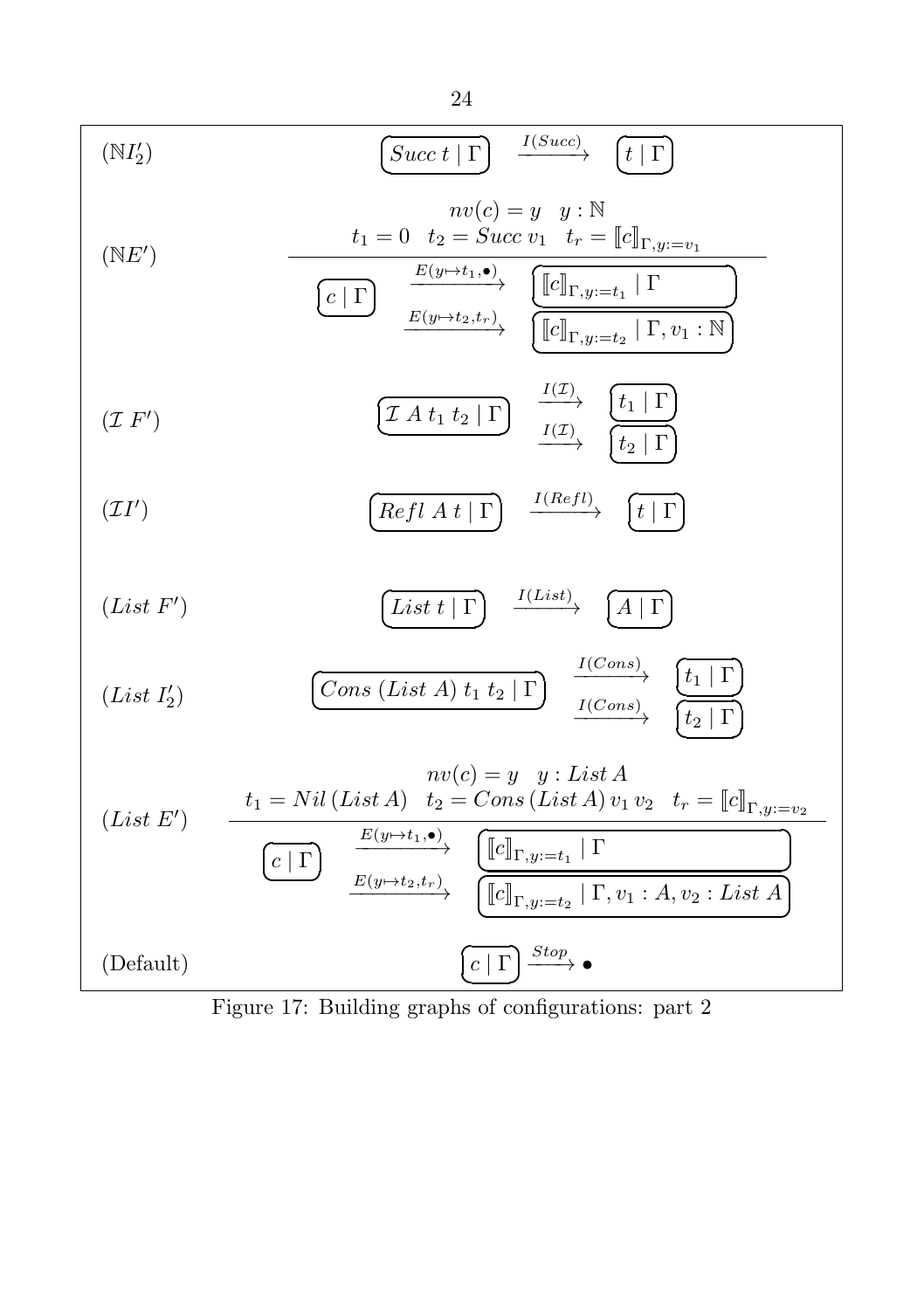#### <span id="page-24-0"></span>Code generation  $\mathbf C$

$$
C \left[\beta \leftarrow \right]_{\rho} = \rho(\beta)
$$
\n
$$
C \left[\rightarrow \bullet \right]_{\rho} = \alpha.c
$$
\n
$$
C \left[\frac{I(\sigma)}{I(\sigma)} \alpha_1 \right]_{\rho} = \sigma \, tp(\alpha) \, C[\alpha_1]_{\rho} \, C[\alpha_2]_{\rho}
$$
\n
$$
elim \left(\Sigma(x:A), B(x))\right)
$$
\n
$$
C \left[\frac{E(y \rightarrow \sigma \left(\Sigma(x:A), B(x)\right) \, v_1 \, v_2, \bullet)}{\left(\lambda(y:A), B(x)\right) \, v_1 \right]_{\rho}}\right] = \begin{array}{c} ( \lambda(y:\Sigma(x:A), B(x)) ). \, tp(\alpha) ) \\ \left(\lambda(v_1:A) \, (v_2:B(v_1)). \, C[\alpha_1]_{\rho} \right) \\ y \end{array}
$$
\n
$$
C \left[\frac{I(t+)}{I(t)} \alpha_1 \right]_{\rho} = C[\alpha_1]_{\rho} + C[\alpha_2]_{\rho}
$$
\n
$$
C \left[\frac{I(Int)}{I(t)} \alpha_1 \right]_{\rho} = Inn \, tp(\alpha) \, C[\alpha_1]_{\rho}
$$
\n
$$
C \left[\frac{E(y \rightarrow Int (A+B) \, v_1, \bullet)}{E(y \rightarrow Int (A+B) \, v_1, \bullet)} \alpha_1 \right]_{\rho} = \begin{array}{c} elim \, (A+B) \, (\lambda(y:A+B), tp(\alpha)) \\ \left(\lambda(v_2:B), C[\alpha_2]_{\rho}\right) \end{array}
$$
\n
$$
C \left[\frac{E(y \rightarrow Int (A+B) \, v_2, \bullet)}{E(y \rightarrow Int (A+B) \, v_2, \bullet)} \alpha_2 \right]_{\rho} = \begin{array}{c} ( \lambda(v_1:A), C[\alpha_1]_{\rho}) \\ \left(\lambda(v_2:B), C[\alpha_2]_{\rho}\right) \end{array}
$$
\n
$$
C \left[\frac{I(Succ)}{I(suc)}, \alpha_1 \right]_{\rho} = slucc C[\alpha_1]_{\rho}
$$
\n
$$
elim \, N \, (\lambda(y:N), tp(\alpha))
$$
\n
$$
C \left[\frac{E(y \rightarrow 0, \bullet)}{E(y \rightarrow Succ v_2, r)}, \alpha_2 \right]_{\rho} = \begin{array}{c} C
$$

Figure 18: Generating residual expressions: part 1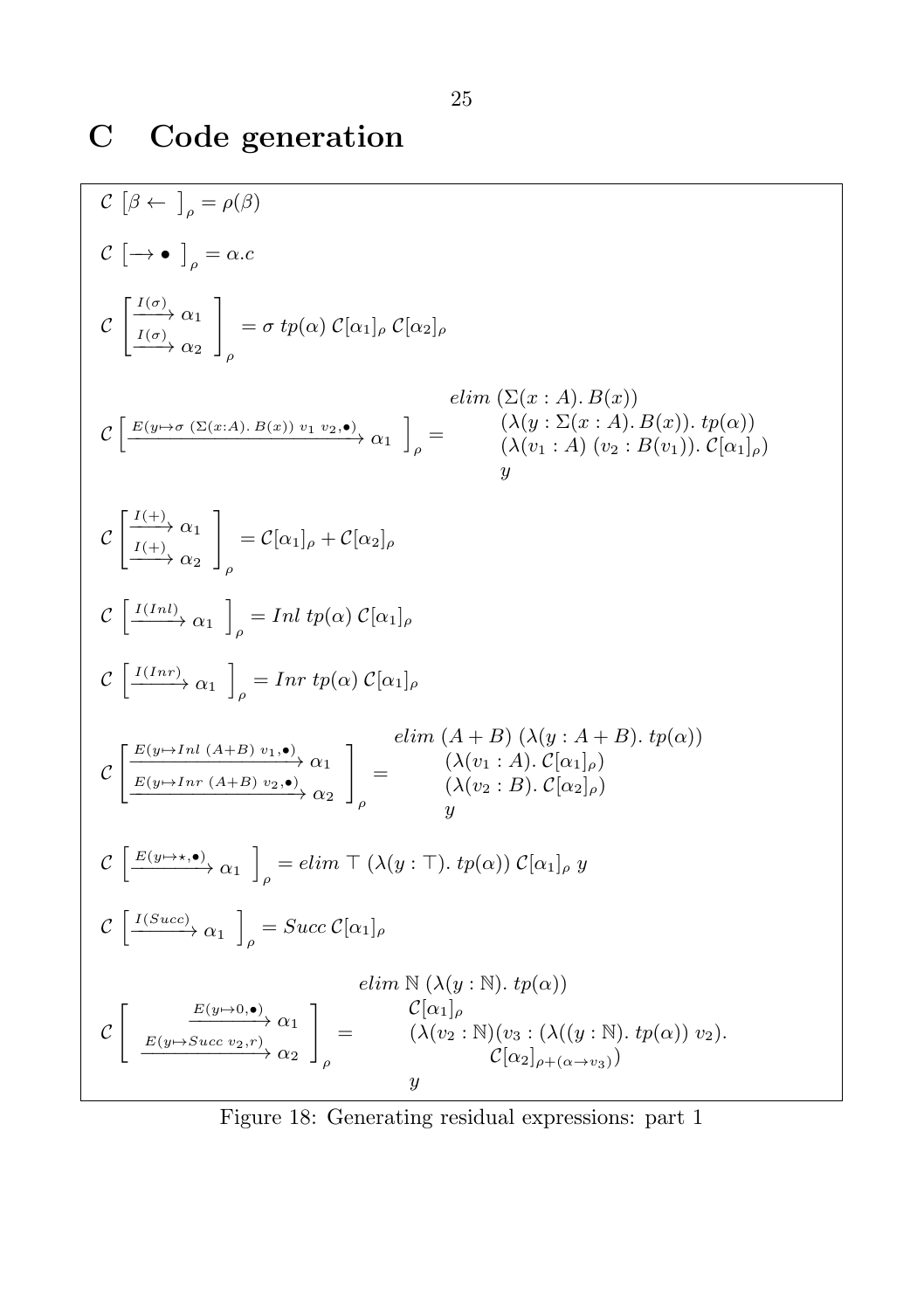$$
\mathcal{C}\left[\frac{I(\mathcal{I})}{I(\mathcal{I})}\alpha_{1}\right]_{\rho} = \mathcal{I} \text{ }tp(\alpha) \mathcal{C}[\alpha_{1}]_{\rho} \mathcal{C}[\alpha_{2}]_{\rho}
$$
\n
$$
\mathcal{C}\left[\frac{I(Refl)}{\cdots} \alpha_{1}\right]_{\rho} = Refl \text{ }tp(\alpha) \mathcal{C}[\alpha_{1}]_{\rho}
$$
\n
$$
\mathcal{C}\left[\frac{I(List)}{\cdots} \alpha_{1}\right]_{\rho} = List \mathcal{C}[\alpha_{1}]_{\rho}
$$
\n
$$
\mathcal{C}\left[\frac{I(Cons)}{\cdots} \alpha_{2}\right]_{\rho} = Const \text{ }p(\alpha) \mathcal{C}[\alpha_{1}]_{\rho} \mathcal{C}[\alpha_{2}]_{\rho}
$$
\n
$$
elim \text{ } (List A) \ (\lambda(y : (List A)). \tp(\alpha))
$$
\n
$$
\mathcal{C}\left[\frac{E(y \rightarrow Nil \ (List A). \bullet)}{E(y \rightarrow Cons \ (List A) \ v_{2} \ v_{3},r)} \alpha_{1}\right]_{\rho} = \frac{\begin{array}{c} \text{(A(v_{2} : A)(v_{3} : List A)} \\ (\lambda(v_{2} : A)(v_{3} : List A) \\ (v_{4} : (\lambda(y : (List A)). \tp(\alpha)) \ v_{3}) \end{array}}{(\lambda(v_{2} : A)(v_{3} : List A))} \text{ }tp(\alpha) \text{ } v_{3}) .
$$

Figure 19: Generating residual expressions: part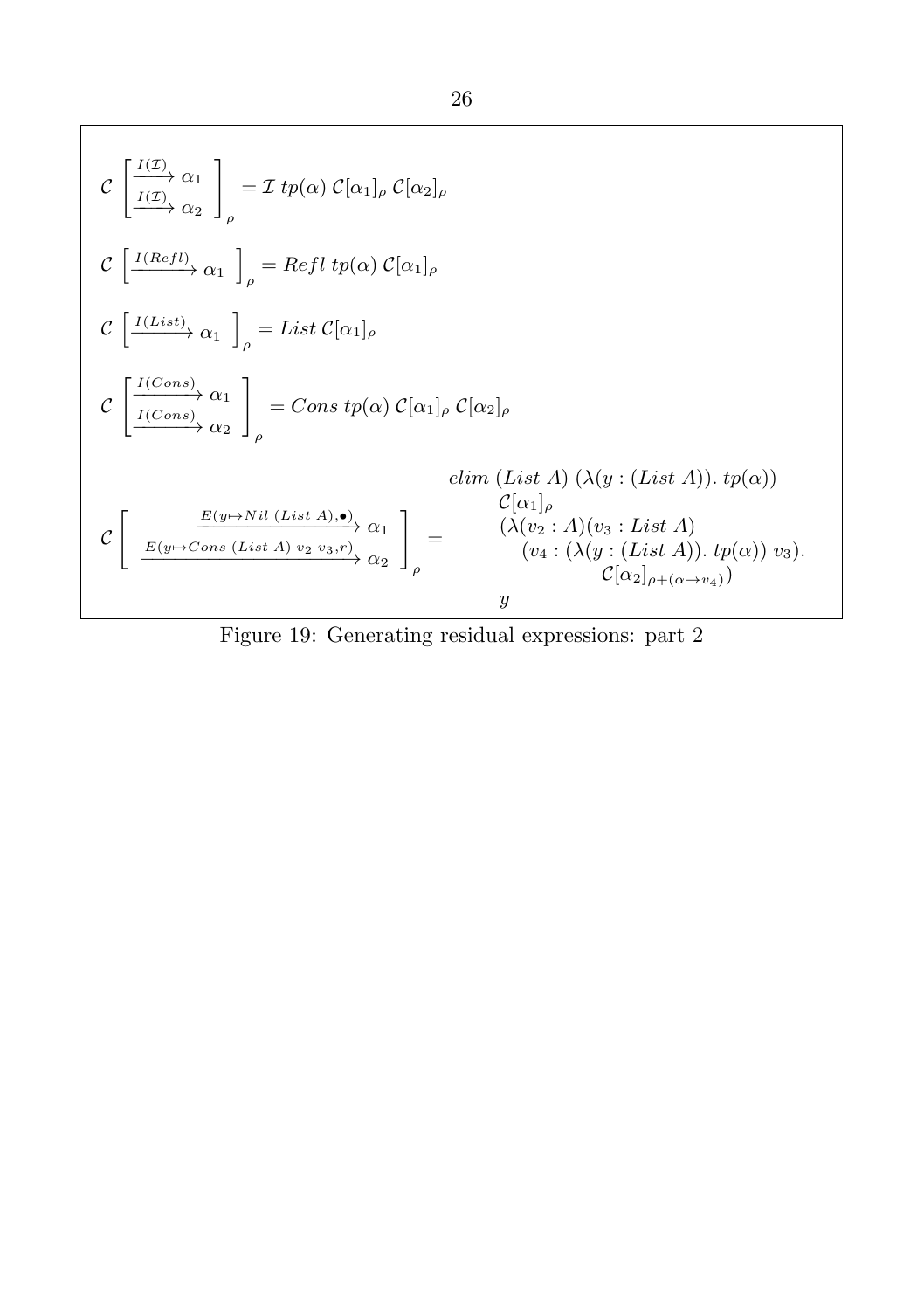<span id="page-26-0"></span>
$$
\begin{split}\n\mathcal{P} \left[ \beta \leftarrow \right]_{\rho,\phi} &= Refl \,tp(\alpha) \, \alpha.c \\
\mathcal{P} \left[ \rightarrow \bullet \right]_{\rho,\phi} &= Refl \,tp(\alpha) \, \alpha.c \\
\mathcal{P} \left[ \frac{I(\sigma)}{I(\sigma)} \, \alpha_1 \right]_{\rho,\phi} &= \alpha_1.c \, C[\alpha_1]_{\rho} \, \mathcal{P}[\alpha_1]_{\rho,\phi} \\
&= \alpha_1.c \, C[\alpha_2]_{\rho} \, \mathcal{P}[\alpha_1]_{\rho,\phi} \\
&= \alpha_1.c \, C[\alpha_2]_{\rho} \, \mathcal{P}[\alpha_2]_{\rho,\phi} \\
&= \lim_{\rho \to 0} \left( \sum(x:A).B \right) \\
&= \lim_{\rho \to 0} \left( \sum(x:A).B \right) \\
&= \lim_{\rho \to 0} \left( \sum(x:A).B \right) \\
&= \lim_{\rho \to 0} \left( \sum(x:A).B \right) \\
&= \lim_{\rho \to 0} \left( \sum(x:A).B \right) \\
&= \lim_{\rho \to 0} \left( \sum(x:A).B \right) \\
&= \lim_{\rho \to 0} \left( \sum(x:A).B \right) \\
&= \lim_{\rho \to 0} \left( \sum(x:A).B \right) \\
&= \lim_{\rho \to 0} \left( \sum(x:A).B \right) \\
&= \lim_{\rho \to 0} \left( \sum(x:A).B \right) \\
&= \lim_{\rho \to 0} \left( \sum(x:A).B \right) \\
&= \lim_{\rho \to 0} \left( \sum(x:A).B \right) \\
&= \lim_{\rho \to 0} \left( \sum(x:A).B \right) \\
&= \lim_{\rho \to 0} \left( \sum(x:A).B \right) \\
&= \lim_{\rho \to 0} \left( \sum(x:A).B \right) \\
&= \lim_{\rho \to 0} \left( \sum(x:A).B \right) \\
&= \lim_{\rho \to 0} \left( \sum(x:A).B \right) \\
&= \lim_{\rho \to 0} \left( \sum(x:A).B \right) \\
&= \lim_{\rho \to 0} \left( \sum(x,A).B \right) \\
&= \lim_{\rho \to 0} \left( \sum(x,A).B
$$